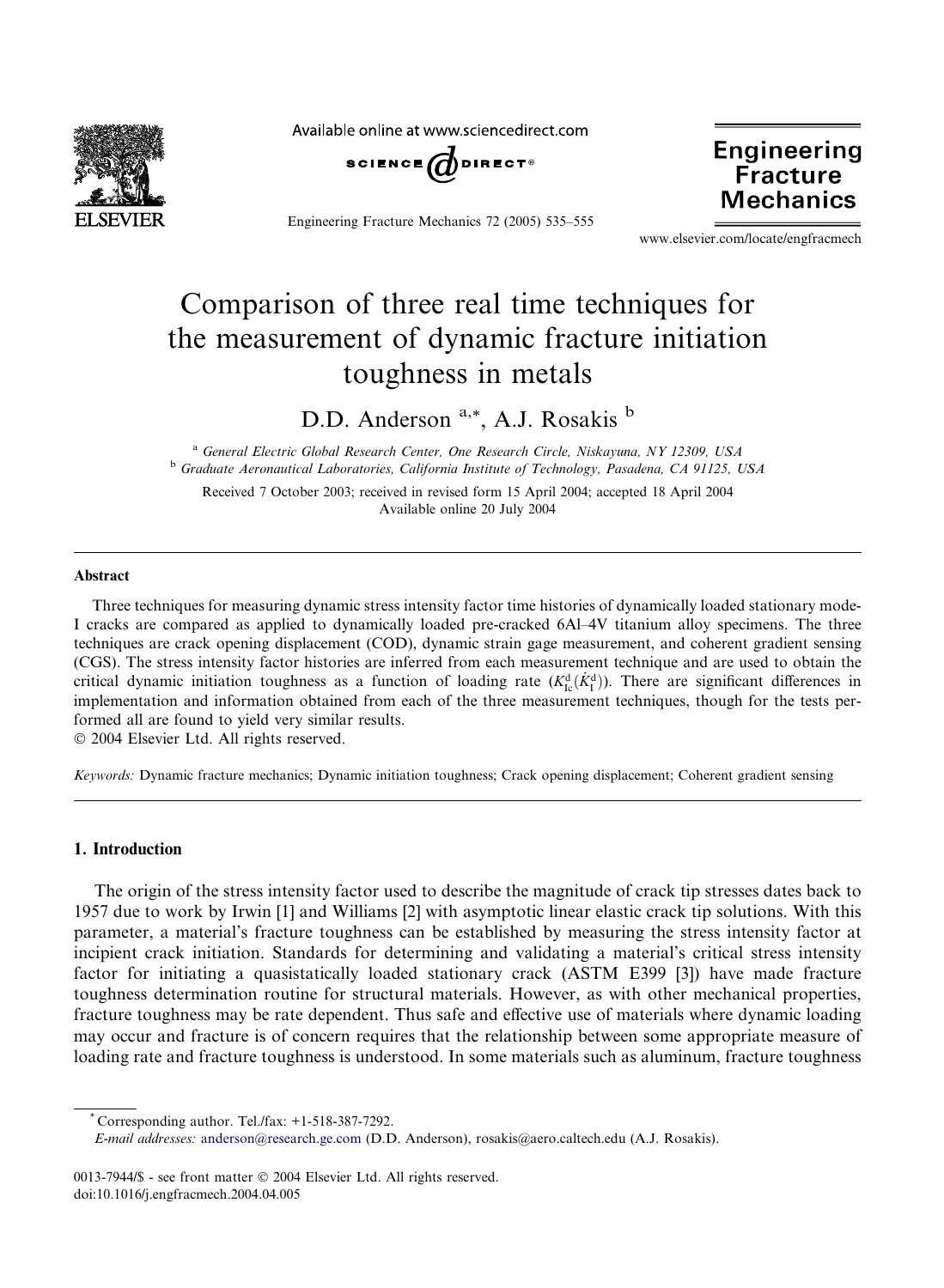at some dynamic loading rates may be less than its quasistatic fracture toughness, thus designing to quasistatic values may be non-conservative and unsafe.

Previous work on measuring material dynamic fracture properties is very limited. Most dynamic failure studies have utilized materials with properties ideal for experimentation, typically polymers. For example, dynamically loaded Homalite-100 fracture properties were studied using the optical method of caustics by Ravi-Chandar and Knauss [4]. Dynamic crack initiation in PMMA was studied by Rittel and Maigre [5–7] using a novel hybrid analytical/experimental procedure. Transient crack growth in PMMA was examined using CGS by Freund and Rosakis [8]. Dynamic crack growth research of polymers using dynamic photoelasticity is described by Dally [11]. Ceramic material was tested by Suresh et al. [9]. Prior work on engineering materials is limited to simple observations. For example, critical crack opening displacements for explosively loaded 1020 hot-rolled steel were obtained by Wilson et al. [10]. Two of the first studies of dynamic crack growth on metals where conducted by Rosakis et al. [12] and Zehnder and Rosakis [13] who examined highly dynamic crack growth in thick plates of AISI 4340 steel using the optical method of caustics in reflection in conjunction with high speed photography. Recently, dynamic initiation and propagation behavior in thin aluminum sheets was studied by Owen et al. [14]. Small specimens were loaded using a split Hopkinson bar and the stress intensity factor  $K_I^d$  was calculated using boundary measurements by assuming quasiequilibrium. This assumption was validated by real time dynamic COD measurements from the thinnest sheets. An invaluable reference on all things related to dynamic fracture mechanics is by Freund [29].

This work describes the first time that multiple techniques are simultaneously used to measure dynamic crack initiation toughnesses of an engineering material with ductility. Dynamic fracture experiments using crack opening displacement (COD), strain gage measurement, and coherent gradient sensing (CGS) measurement techniques were conducted on drop weight loaded commercial grade 6Al–4V titanium specimens to allow measurement cross-checking and ultimately to validate each technique's suitability. While each technique has its advantages and disadvantages, all produced remarkably comparable measurements of the material's critical stress intensity factor for crack initiation,  $K^d_{\text{Ic}}$ .

#### 2. Basis for a fracture toughness parameter

Linear elastic fracture mechanics (LEFM) serves as a simple but sufficient analytical framework for studying fracture behavior engineering materials so long as ductility is not to great. For each LEFM crack mode, stress fields satisfying the boundary condition of having traction-free crack faces are asymptotic with unknown coefficients reflecting unspecified far-field boundary conditions [1,26–28] are of the form:

$$
\sigma_{ij} = \left(\frac{K}{\sqrt{2\pi r}}\right) f_{ij}(\theta) + \sum_{m=0}^{\infty} A_m r^{m/2} g_{ij}^{(m)}(\theta)
$$
\n(1)

where  $\sigma_{ij}$  are Cartesian components of the stress tensor, r and  $\theta$  are spatial coordinates with respect to the usual crack tip coordinate system (Fig. 1),  $f_{ij}$  and  $g_{ij}^{(m)}$  are functions of  $\hat{\theta}$ , and K and  $A_m$  are the coefficients of the singular and higher order terms respectively.  $f_{ij}$  and  $g_{ij}$  are known universal functions of angle  $\theta$  for all cracks propagating at speeds much slower than the material's shear wave speed, including stationary cracks.

For each mode the leading asymptotic term is singular and thus dominates near the crack tip. Because of this dominance, the leading term's coefficient (or magnitude) can serve as a single parameter description of the stress state at the crack tip. The coefficient  $K$  for the leading singular term is called the stress intensity factor, which is usually subscripted to specify mode, i.e.,  $K_I$ ,  $K_{II}$  or  $K_{III}$ . For dynamically loaded stationary cracks a superscript "d" sill be used to denote the time dependence of the stress intensity factor. Its critical value at initiation of crack growth will be denoted by  $K_{\text{lc}}^{\text{d}}$  (for mode I) and will be called the dynamic fracture toughness.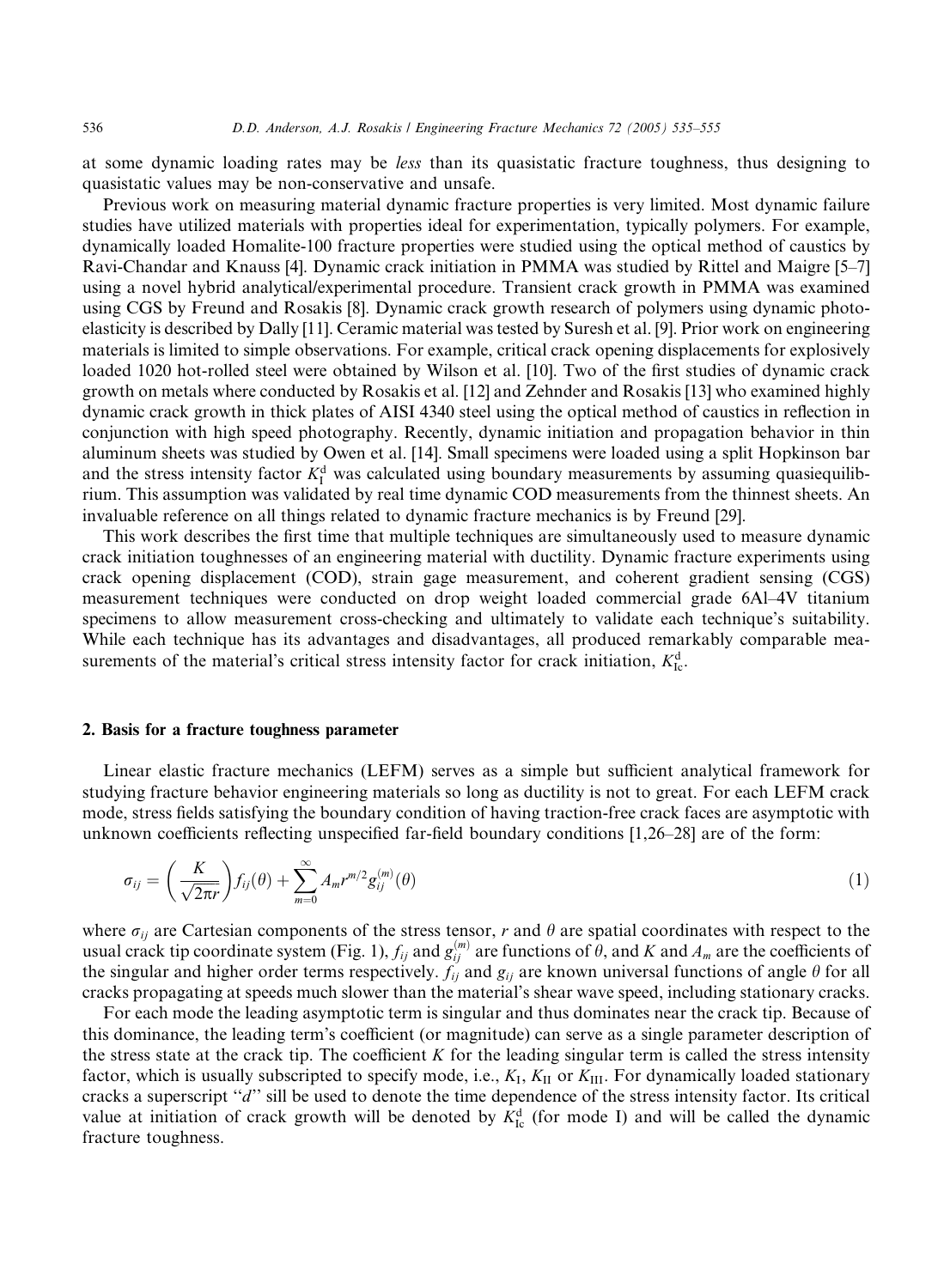

Fig. 1. Crack tip coordinate system.

A stress singularity at the crack tip as predicted by LEFM cannot realistically exist in materials with finite strength. Instead the highly stressed material yields and plastically deforms. To first order the time dependent size of the plastic zone for mode I is:

$$
r_{\rm p} = \frac{1}{2\pi} \left(\frac{K_{\rm I}^{\rm d}}{\sigma_{\rm YS}}\right)^2 \tag{2}
$$

where  $\sigma_{YS}$  is the material yield stress. At crack initiation the critical characteristic plastic zone size,  $r_{\text{pc}}$  is determined by setting  $K_I^d = K_{Ic}^d$ . The actual shape of the plastic zone depends on crack tip triaxiality. Because  $\sigma_{YS}$  is strain-rate dependent,  $r_{pc}$  is also dependent on crack tip loading rate and propagation speed, with the later effect dominant for growing cracks. If  $K_{1c}^{d}$  is also found to be rate dependant, this will also influence the critical value  $(r_{pc})$  of  $r_p$  at initiation of crack growth by providing additional rate dependence to this critical length scale. Eq. (2) defines a useful material/rate-dependent length scale for crack tip mechanics.

In scenarios in which a crack tip stress field is well modeled by LEFM, the plastic zone is always small enough to be completely surrounded by an annulus in which stresses are described by the K-field (leading term in the asymptotic expansion). The outer extent of the K-field dominated annulus is due to the increasing relative contributions of higher order asymptotic stress field terms. However since a K-dominated annulus completely bounds the crack tip,  $K$  is still a single parameter description of the crack tip stress state because it describes the entire boundary conditions of the crack tip. This concept that LEFM can still describe crack tip fields in such cases despite crack tip yielding is called small scale yielding (S.S.Y.) [8,29]. Ignoring material yielding effects, the extend of K-field dominance is linear with the dominant structure size. Thus the applicability of S.S.Y. depends on material *and* on geometry.

Regarding the establishment of material fracture properties, for a given loading rate the initiation toughness asymptotically decreases as specimen thickness increases. The asymptotic limit is called the plane strain fracture toughness and is useful because it is conservative and geometry independent, though it is still rate dependent. Because the characteristic plastic zone size  $r_{pc}$  is in general rate dependent (either through  $\sigma_{YS}$  or through  $K_{Ic}^{d}$  or through both), a specimen may be thick enough to measure plane strain fracture toughness at a higher loading rate but not at a lower one.

## 3. Description of techniques

## 3.1. Crack opening displacement

Crack opening displacement technique involves measuring opening displacements between the crack faces behind a single crack tip and using elastic plastic fracture mechanics (EPFM) to relate the opening displacements to the stress intensity factor.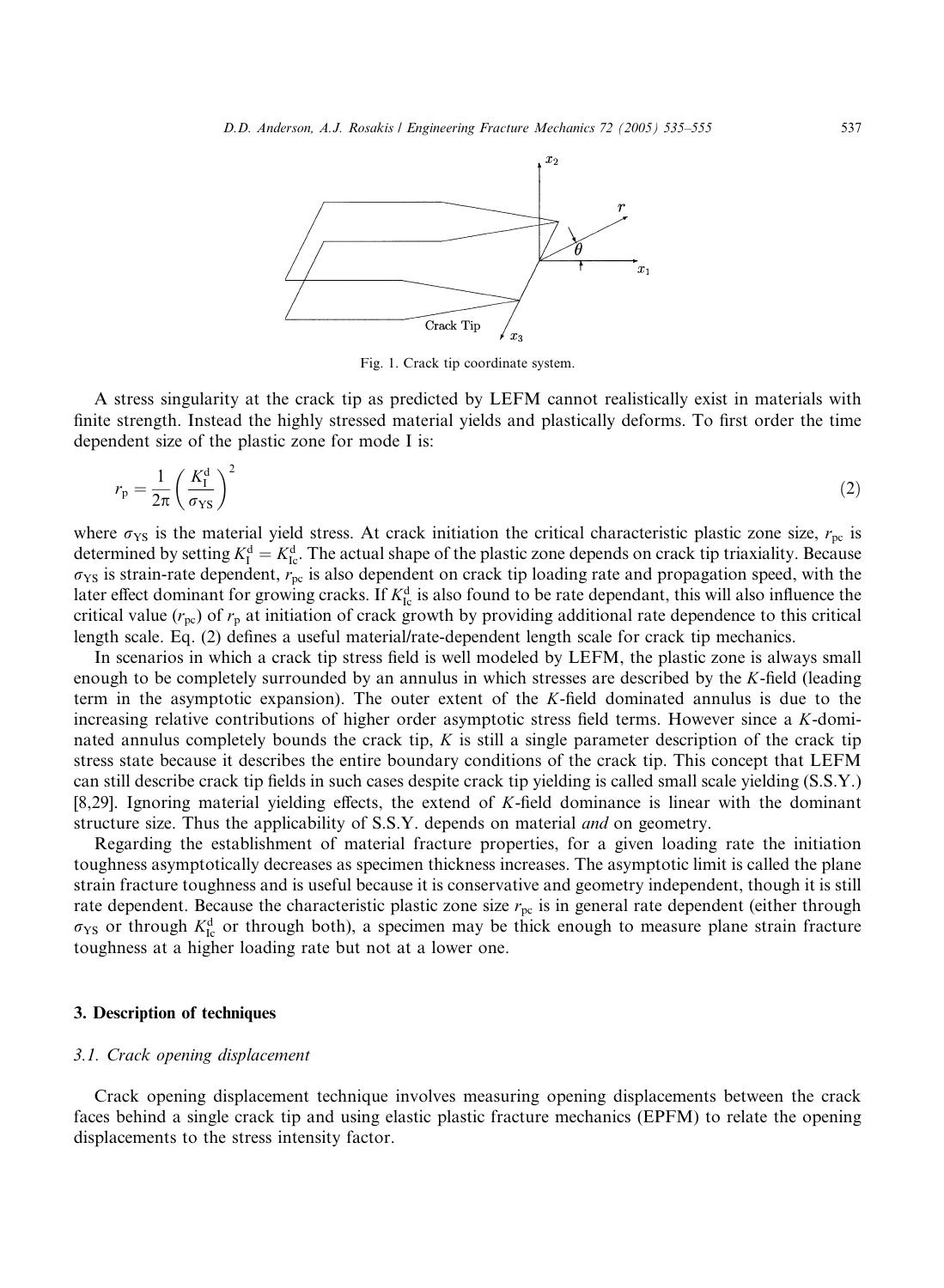# 3.1.1. Governing equations

The relationship between crack opening displacement and stress intensity factor used for this work is from Shih [15]. This relationship is obtained using the HRR crack tip solution [16,17] for power law hardening materials. For such materials the flow stress  $\sigma$  and strain  $\varepsilon$  under uniaxial loading are assumed to be related as follows:

$$
\frac{\sigma}{\sigma_0} = \alpha \left(\frac{\varepsilon}{\varepsilon_0}\right)^n \tag{3}
$$

where  $\alpha$  and *n* are material constants, the latter called the strain hardening exponent, and  $\sigma_0$  and  $\varepsilon_0$  are reference stress and strain respectively.

Employing the standard crack tip coordinate system (Fig. 1), the crack opening profile  $\delta(r, t, n)$  behind the crack tip is given by

$$
\delta(r,t,n) = \alpha \varepsilon_0 \left\{ \frac{J(t)}{\alpha \sigma_0 \varepsilon_0 I_n} \right\}^{\frac{n}{n+1}} r^{\frac{1}{n+1}} \left[ 2\tilde{u}_2(\pi,n) \right] \tag{4}
$$

where  $I_n$  and  $\tilde{u}_2$  are known and tabulated functions of the hardening exponent [15] and  $J(t)$  is the timevarying value of the J-integral. The  $x_1$  (horizontal) component of the displacement vector of material points on the crack faces is given by

$$
u_1(r,t,n) = \alpha \varepsilon_0 \left\{ \frac{J(t)}{\alpha \sigma_0 \varepsilon_0 I_n} \right\}^{\frac{n}{n+1}} r^{\frac{1}{n+1}} \left[ 2\tilde{u}_1(\pi,n) \right] \tag{5}
$$

By defining the location of COD measurement  $\delta$  to be between the points of intersection of the crack faces and radial lines from the crack tip at  $\pm 135^{\circ}$  (Fig. 2),

$$
r - u_1 = \delta/2 \tag{6}
$$

Eqs.  $(4)$ – $(6)$  are satisfied by

$$
\delta(t,n) = d_n(n) \frac{J(t)}{\sigma_0} \tag{7}
$$

where  $d_n(n)$  is given by

$$
d_n(n) = (\alpha \varepsilon_0)^{1/n} (\tilde{u}_1(n) + \tilde{u}_2(n))^{1/n} \frac{2 \tilde{u}_2(n)}{I_n}
$$
\n(8)

The coefficient  $d_n(n)$  was first calculated in [15] and shown here plotted versus strain hardening exponent in Fig. 3 (plane strain) and Fig. 4 (plane stress). For linear elastic materials under plane stress conditions J is related to the stress intensity factor  $K$  by

$$
J = G = \frac{K_1^2}{E} \tag{9}
$$



Fig. 2. Location of crack opening displacement measurement.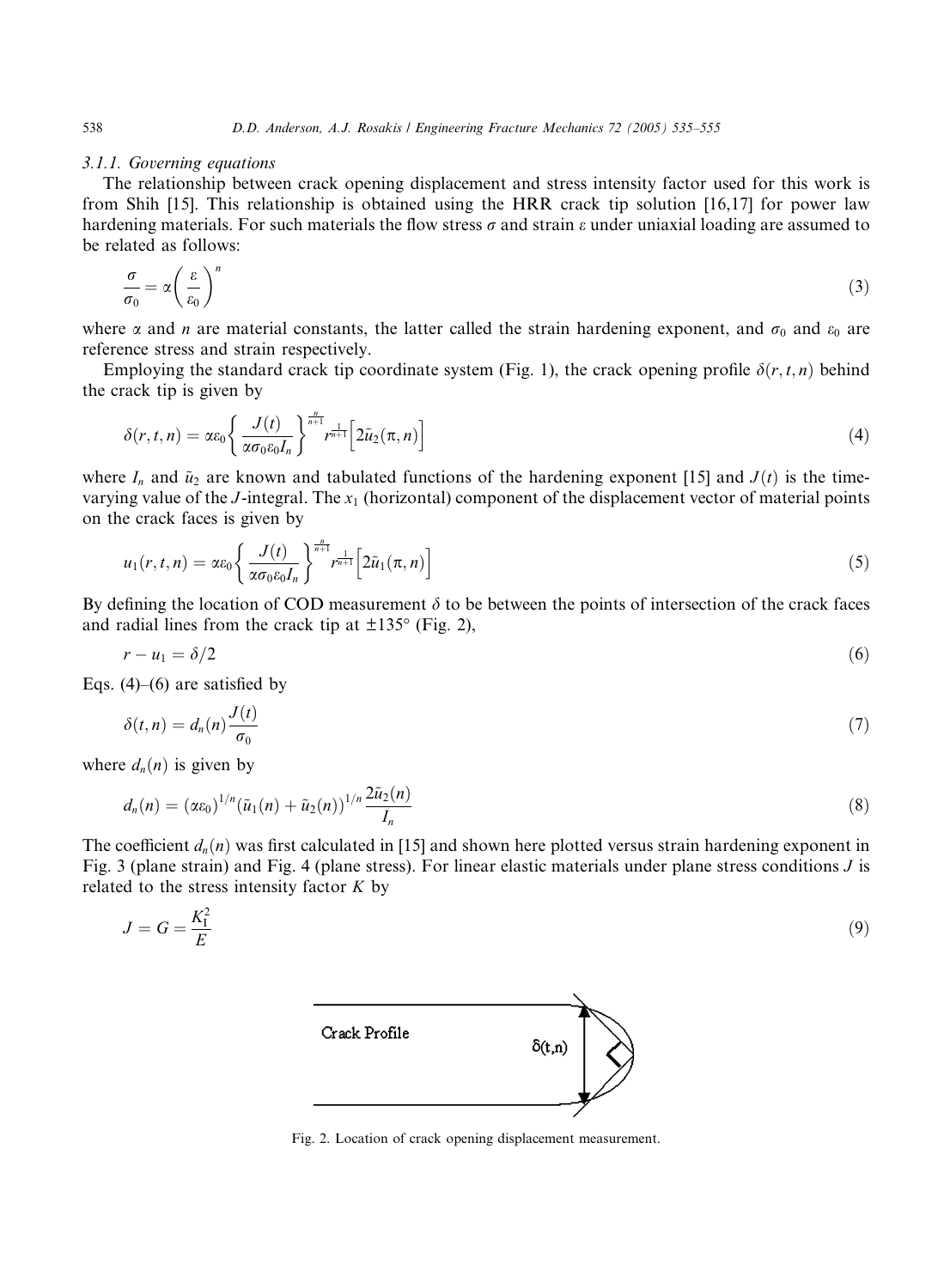

Fig. 3.  $d_n$  versus strain hardening exponent *n* for plane strain.



Fig. 4.  $d_n$  versus strain hardening exponent *n* for plane stress.

where G is the energy release rate and E is the material's modulus of elasticity. This relation requires a small scale yielding assumption through the time of crack initiation.

## 3.2. Implementation

The real time measurement of crack opening displacement generally requires some improvisation. The violent nature of the dynamic specimen impact event precludes the use of imaging optics in close proximity of the specimen. The procedure outlined in this section should be considered to be specific to this study, but it may work with adaptation with other materials. For this work the opening profile of the crack was obtained by back-lighting the specimen with an expanded collimated laser beam (Spectra-Physics Argon-Krypton-ion laser, model 166–09, operating at a wavelength of  $\lambda = 514.5$  nm) and recording the resulting profile by high speed photography (Cordin 330 rotating mirror camera, 80 images at frame rates of up to 2 million frames per second, Kodak T-Max 3200 film). Crack face roughness causes the projected profile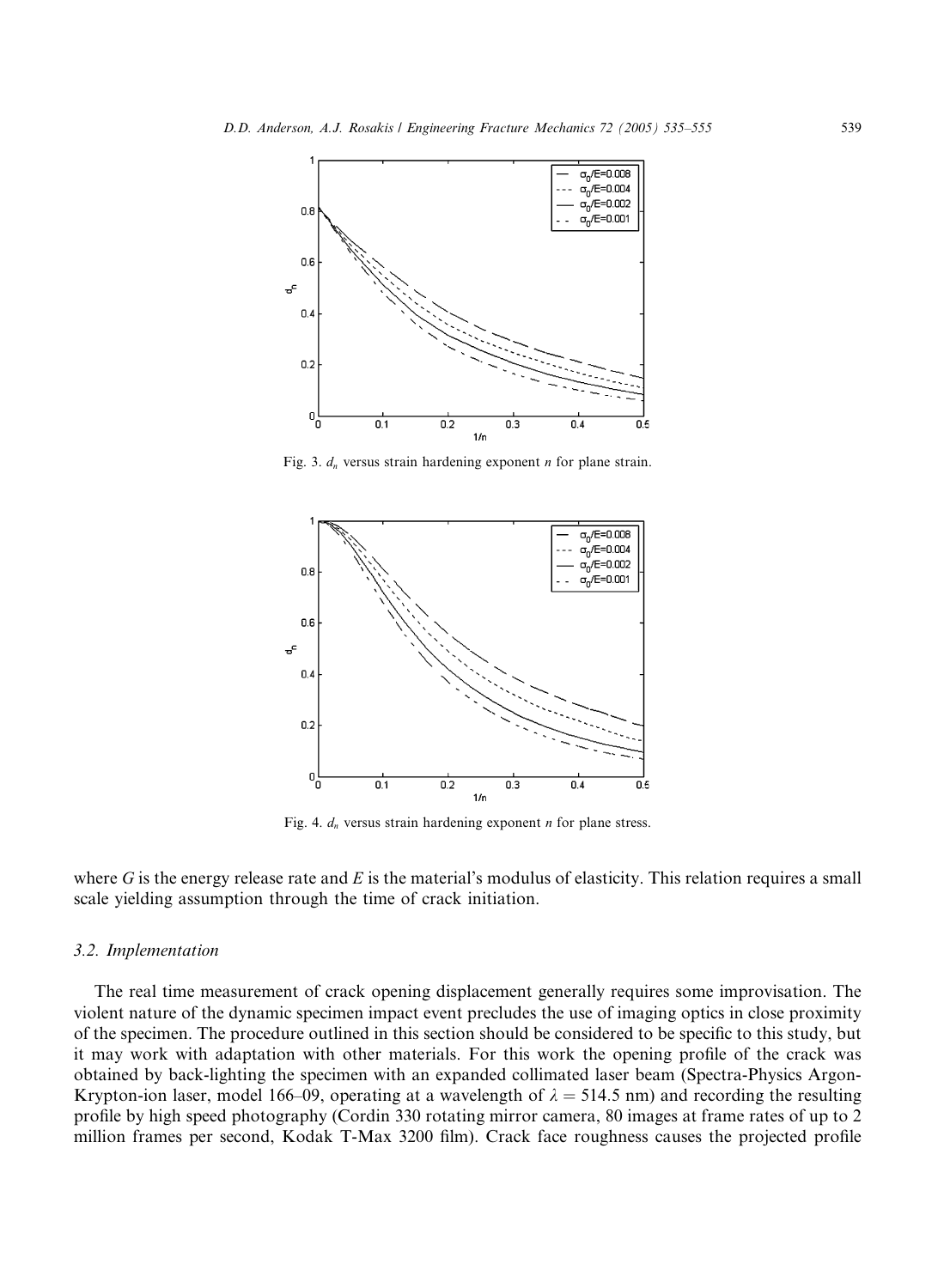width to be conservative. In fact, for the specimens tested for this work, no light passed through the fatigue pre-crack area until after crack initiation. The fatigue crack extends 2 mm ahead of an EDM notch which has smooth, parallel faces which are suitable for opening displacement measurements without risk of undermeasurement. The drawback is that the opening in the EDM notch must be related to the opening at the crack tip  $\delta$  as indicated in Fig. 2. For the 6Al–4V titanium tested, linear elastic perfectly plastic (LEPP) material behavior was assumed in which the crack faces open in parallel ( $n \to \infty$ , Eq. (4)). This assumption was suggested by the shape of the uniaxial stress–strain relation for this material (Fig. 5) and was directly verified by measuring the opening displacement as a function on distance behind the crack tip along the EDM notch. Fig. 6 is a typical plot of the angle between the two EDM faces as a function of elapsed time



Fig. 5. Stress–strain curves for Ti 6Al–4V ELI titanium at low and high strain rates.



Fig. 6. Crack/EDM notch opening angle versus time for 6Al–4V Ti specimens with and without side-grooves impacted at 9 m/s. Vertical dashed line identifies the best estimate of the time of crack initiation.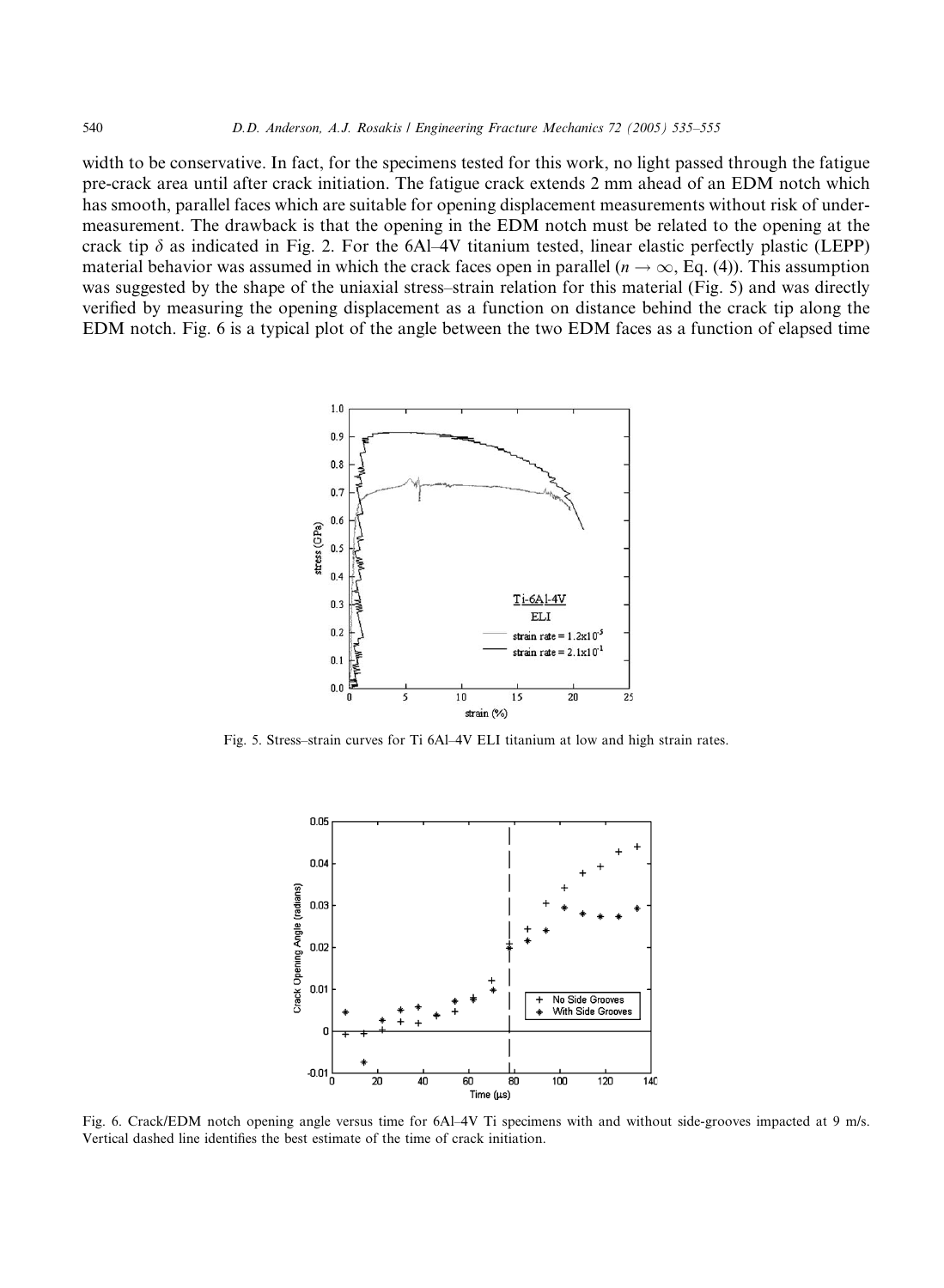that it greatly simplifies the relationship between notch opening and crack tip opening displacement––they

after impact. The angle between the EDM faces was found to be nearly constant until initiation, at which time it jumps in value as does the rate of notch opening. This observation was used to indicate the time of crack initiation. The LEPP assumption, once demonstrated to be reasonably accurate, is also beneficial in

#### 3.3. Comments

are the same.

Of the three stress intensity factor measurement techniques that can be used dynamically, the real time COD method is most difficult to interpret for three reasons. First, strain hardening effects must be correctly accounted for to relate opening profile measurements in the notch to the crack tip opening displacement. This was dealt with by assuming LEPP material behavior. Second, the determination of initiation time is of paramount importance in determining fracture toughness. Typically in dynamic tests the value of the crack opening  $\delta$  increases rapidly about initiation, and small errors in the time of initiation cause large errors in the estimation of  $K_{\text{lc}}^{\text{d}}$ . This initiation time was taken to coincide with a jump in notch opening and opening angle. This jump is due to the decrease in remaining ligament as the crack begins to propagate. Third, difficulties arise due to the lack of optical resolution in notch opening profile measurements. This was handled by completely automating crack profile characterization computationally using a custom made Matlab  $<sup>1</sup>$  code. These enabling assumptions and methodologies were justified both by checking for internal</sup> consistency and comparing results from identical tests using the other two measurement techniques considered in this work. Despite the difficulties and limitations of the COD technique, it has one significant advantage over the other techniques under consideration: COD measurements can be made on sidegrooved specimens, making it invaluable for testing more ductile materials (still falling within SSY). Sidegrooves can be utilized to obtain plane strain toughness values from specimens which would otherwise be too thin.

#### 3.4. Strain gage measurement

The pioneering work by Dally and his coworkers (e.g. Dally and Burger [19]) has demonstrated that strain gages can be used to measure in-plane surface strain in the vicinity of cracks which can be related to analytic asymptotic stress fields to determine stress intensity factors. This method can be employed for quasistatic or dynamic loading for both initiating and propagating cracks as material behavior allows. The primary advantages of strain gages are low cost and simplicity of analysis with essentially no special specimen preparation or complex optical setup required. Strain gages can be used simultaneously with other measurement techniques for redundancy.

### 3.4.1. Governing equations

In the context of the evaluation of near-crack tip strain fields, field parameters and measured strains are related as follows: for an arbitrary strain gage placement within a region of plane stress (i.e., outside the three-dimensional zone) the measured strain due to quasistatic mode I and mode II stress fields through order  $r$  is given by the following (from Dally and Burger [19]):

<sup>&</sup>lt;sup>1</sup> The MathWorks, Inc., 3 Apple Hill Drive, Natick, MA 01760-2098.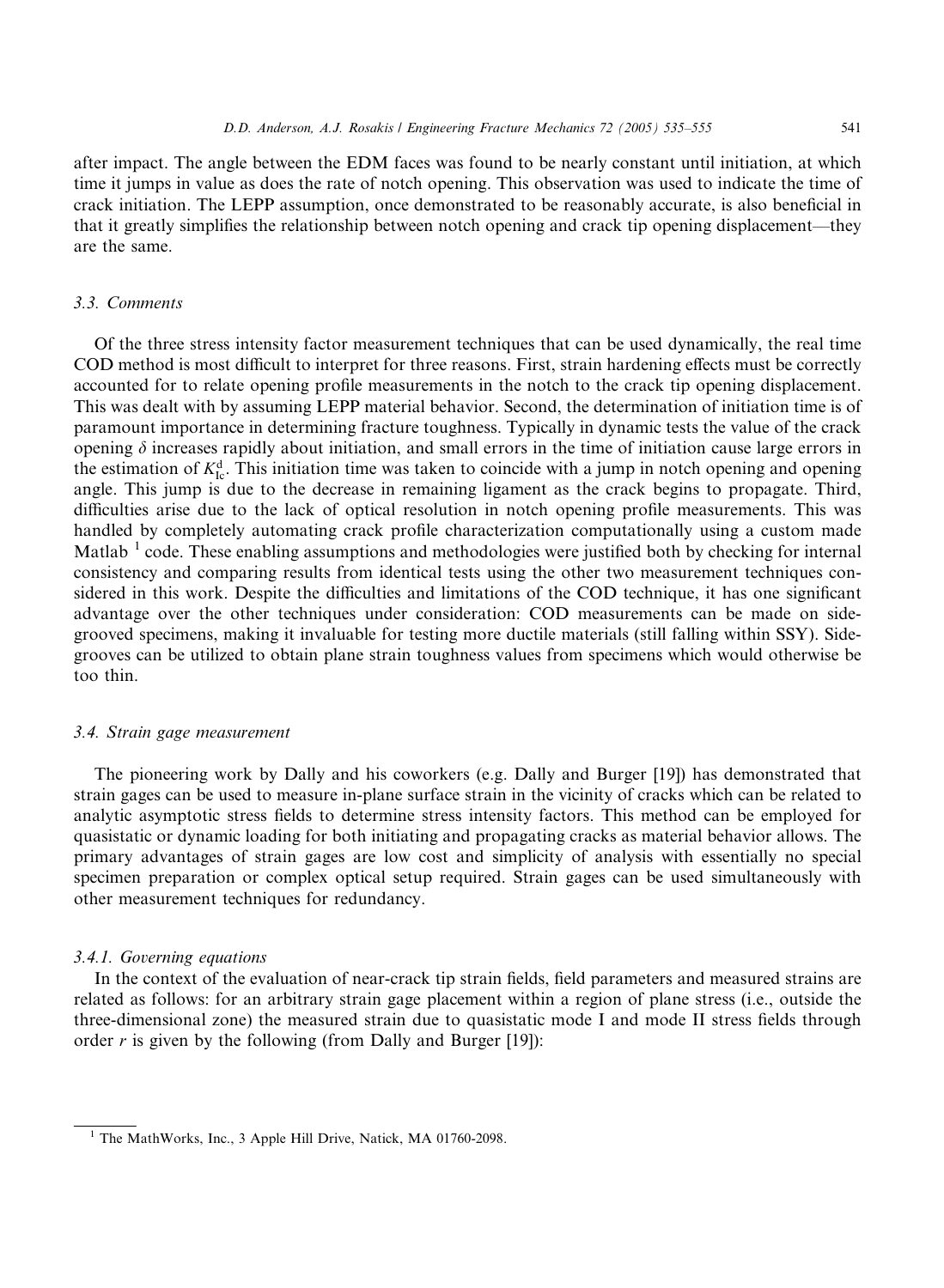542 D.D. Anderson, A.J. Rosakis / Engineering Fracture Mechanics 72 (2005) 535–555

$$
2\mu\varepsilon_{x'x'} = A_0r^{-1/2} \left[ k \cos\frac{\theta}{2} - \frac{1}{2}\sin\theta \left( \sin\frac{3\theta}{2}\cos 2\alpha - \cos\frac{3\theta}{2}\sin 2\alpha \right) \right]
$$
  
+  $B_0(k + \cos 2\alpha) + A_1r^{1/2}\cos\frac{\theta}{2} \left( k + \sin^2\frac{\theta}{2}\cos 2\alpha - \frac{1}{2}\sin\theta\sin 2\alpha \right)$   
+  $B_1r[(k + \cos 2\alpha)\cos\theta - 2\sin\theta\sin 2\alpha] + C_0r^{-1/2} \left[ -k\sin\frac{\theta}{2} - \cos 2\alpha \left( \frac{1}{2}\sin\theta\cos\frac{3\theta}{2} + \sin\frac{\theta}{2} \right) - \sin 2\alpha \left( \frac{1}{2}\sin\theta\sin\frac{3\theta}{2} - \cos\frac{\theta}{2} \right) \right] + C_1r^{1/2} \left[ k\sin\frac{\theta}{2} + \cos 2\alpha \left( \frac{1}{2}\sin\theta\cos\frac{\theta}{2} + \sin\frac{\theta}{2} \right) + \sin 2\alpha \left( \frac{1}{2}\sin\theta\sin\frac{\theta}{2} + \cos\frac{\theta}{2} \right) \right] + 2D_1r[\sin\theta(k + \cos 2\alpha)] \tag{10}$ 

where  $k = (1 - v)/(1 + v)$ ,  $\mu$  and v are the material's shear modulus and Poisson's ratio respectively, r and  $\theta$ specify the strain gage location with respect to the crack tip coordinates,  $\alpha$  indicates the angle of strain measurement with respect to the crack tangent (Fig. 7), and  $\varepsilon_{x,x}$  is the strain measured by the gage. Use of the above equations precludes non-planar specimen geometries such as plates with side-grooves. In Eq. (10), in-plane stress intensity factors and singular term coefficients are related by

$$
A_0 = \frac{K_\mathrm{I}}{\sqrt{2\pi}}\tag{11}
$$

$$
C_0 = \frac{K_{\rm II}}{\sqrt{2\pi}}\tag{12}
$$

Using Eqs.  $(10)$ – $(12)$ , stress intensity factors can be obtained from strain gages by any sufficient combination of the following:

- (1) Eliminating terms by assumption. For example, assumption of a purely mode I field eliminates the terms with coefficients  $C_0$ ,  $C_1$ , and  $D_1$ . In addition, the contribution of higher order terms may be negligible in comparison to the leading terms.
- (2) Eliminating terms by gage orientation. Gage placement and orientation angles can be chosen to eliminate up to two terms.
- (3) Using additional gages. With one gage per unknown coefficient, each positioned to provide unique information, the coefficients can be determined using linear algebra. By using additional gages the system of equations is overdetermined and the coefficients can be obtained by a least-squares fit.



Fig. 7. Coordinate system for strain gage placement and orientation.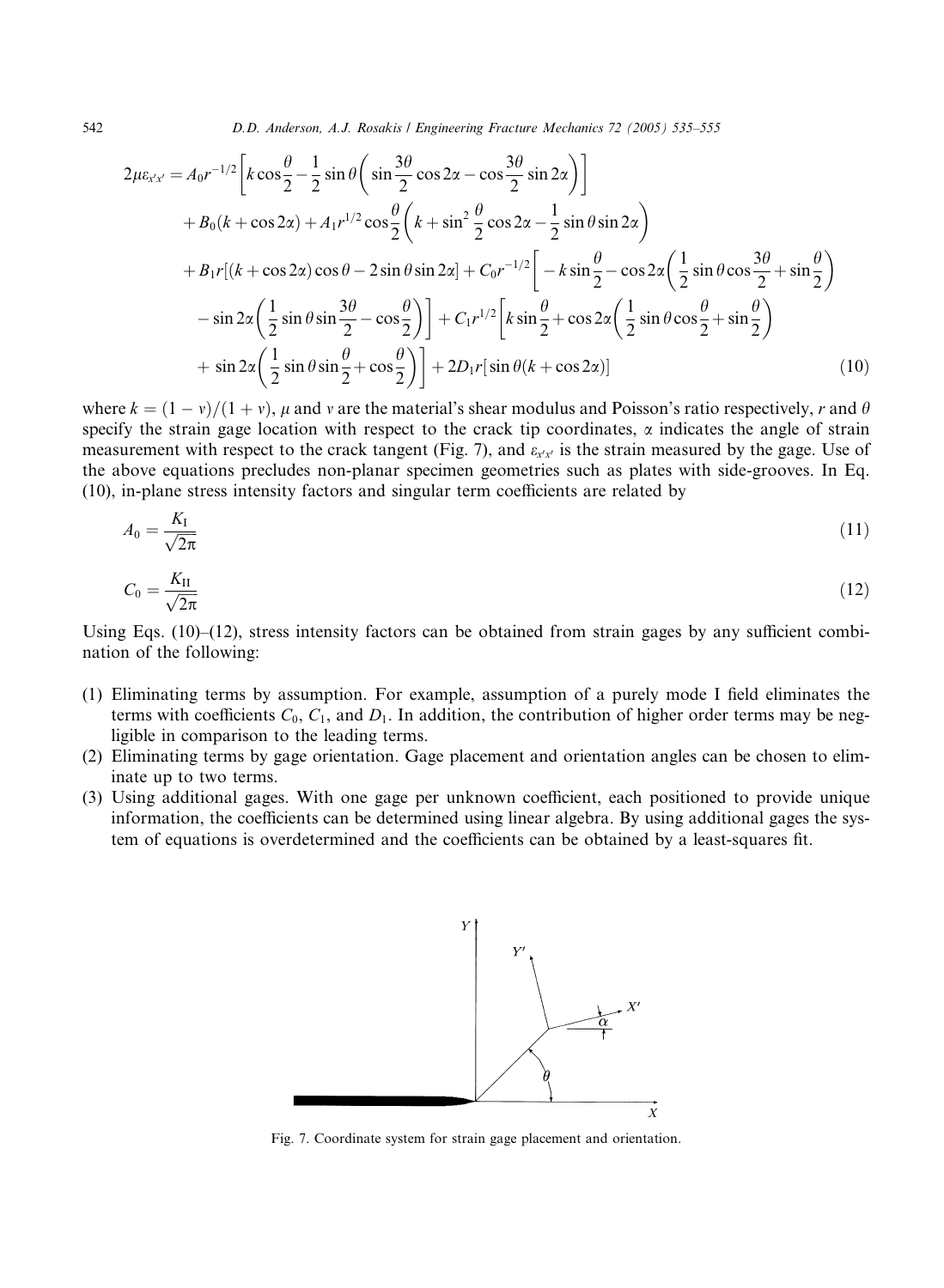The combination of tactics employed must be guided by the fact that only so many gages can be physically located around the crack tip––each gage must be located beyond crack tip plastic deformation but within the area described by the asymptotic terms used. Stress intensities and speeds of propagating cracks may be measured by locating strain gages ahead of the initial crack tip oriented with respect to anticipated crack tip location. While Eq. (7) is for a stationary quasistatic crack, the singular terms are the same for any crack condition so long as crack speed is much less than the material shear wave speed. Generalizations of the above approach to dynamic crack growth are also possible.

#### 3.4.2. Implementation

The methodology for measuring  $K_I^d$  is adopted from the work of Dally and Burger [19]. For mode I cracks ( $C_0 = C_1 = D_1 = 0$ ) the coefficient of  $B_0$  is 0 if the strain gage orientation angle  $\alpha$  is chosen such that

$$
\cos 2\alpha = -k = -\frac{1 - \nu}{1 + \nu} \tag{13}
$$

and the coefficient of the  $A_1$  term is likewise eliminated by choosing strain gage position angle  $\theta$  so

$$
\tan\frac{\theta}{2} = -\cot 2\alpha\tag{14}
$$

For a single strain gages positioned in this manner, its output will be related to  $K_I^d$  by

$$
2\mu\varepsilon_{x'x'} = \frac{K_1^d}{\sqrt{2\pi r}} \left[ k\cos\frac{\theta}{2} - \frac{1}{2}\sin\theta \left( \sin\frac{3\theta}{2}\cos 2\alpha - \cos\frac{3\theta}{2}\sin 2\alpha \right) \right] + O(r) \tag{15}
$$

Both angles are functions of Poisson's ratio v and are tabulated in Table 1. The relative contribution of higher order terms can be detected by comparing values from two gages placed at different radii.

For the simplest case of  $v = 1/3$ ,  $\alpha = \theta = 60^{\circ}$  and

$$
K_{\rm I}^{\rm d} = E \sqrt{\frac{8}{3} \pi r \varepsilon_{\rm g}} \tag{16}
$$

where  $\varepsilon_{g} = \varepsilon_{x'x'}$  is the strain gage output.

Usually the strain measured by a gage is taken to be the value at an infinitesimal point located at the center of the gage. Since the actual strain field measured does not vary linearly with  $r$ , this approximation introduces error for a gage of finite area. By assuming a  $K<sub>I</sub>$ -field with strain measured by a strain gage positioned as described above, Dally and Burger [19] show that the radius r used in conjunction with the strain gage measurement should not be that to the center of the gage  $(r_0)$ , but instead  $r_0 - \Delta r$ , with  $\Delta r$  given by

$$
\frac{\Delta r}{r_0} = \frac{1}{2} \left\{ 1 - \left[ 1 - \left( \frac{L}{2r_0} \right)^2 \right]^{1/2} \right\} \tag{17}
$$

where  $L$  is the strain gage's gage length. In practice, minimal gage location radius is limited to the maximum of half strain gage size (for which gradient-error must be corrected), three-dimensional zone radius (equal

Table 1 Strain gage angles to measure  $K_I^d$  with single strain gage

|              | . .            |                |  |
|--------------|----------------|----------------|--|
| $\mathbf{v}$ | $\theta$ (deg) | $\alpha$ (deg) |  |
| 0.250        | 73.74          | 63.43          |  |
| 0.300        | 65.16          | 61.29          |  |
| 0.333        | 60.00          | 60.00          |  |
| 0.400        | 50.76          | 57.69          |  |
| 0.500        | 38.97          | 54.74          |  |
|              |                |                |  |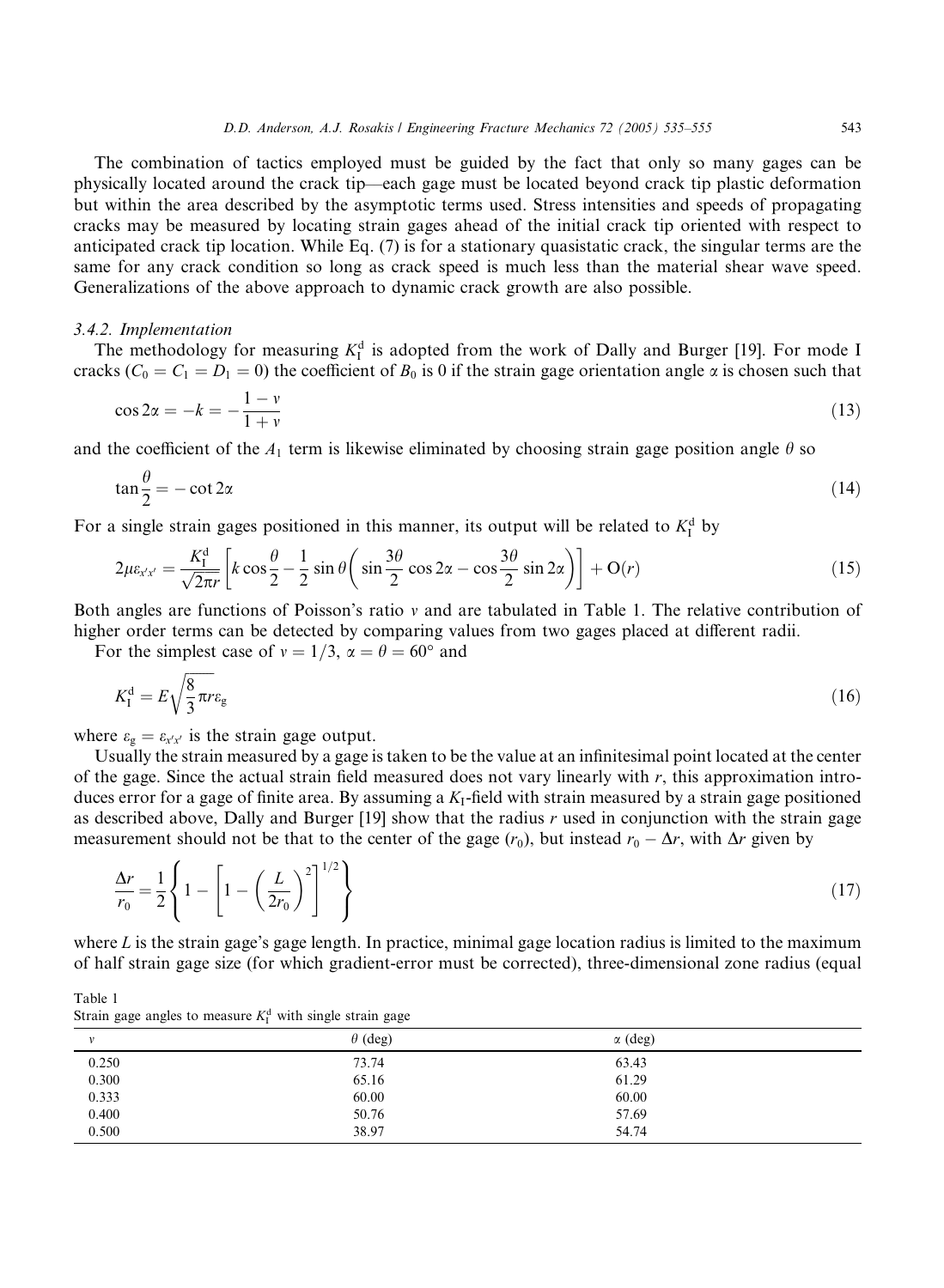to half the specimen thickness) where plane stress assumptions for Eq. (10) begin to fail, and extent of any anticipated shear lips, which is more of a problem with running cracks. The gage also must be located within the region of dominance associated with the asymptotic terms used, the closer to the crack tip the better as the desired singular term will be more dominant. Often the gradient-error correction will be less than the uncertainty in strain gage position. The gradient-error correction depends on gage position and orientation, as well as on the stress terms anticipated to be present––Eq. (17) is for a gage placed with  $\alpha = \theta = 60^{\circ}$  in a pure K<sub>I</sub>-field only. The constraints on gage location, however, is the same for all configurations.

## 3.5. Coherent gradient sensing

CGS is a full-field optical interferometric method which can measure surface slopes for reflective specimens and geometric and stress induced optical path gradients for transparent specimens [20,21,24]. CGS produces fringes which can be related to gradients of  $\hat{\sigma}_{11} + \hat{\sigma}_{22}$  for flat plates deforming under plane stress conditions. This information can then be compared to predictions by fracture models to extract fracture/field parameters. Usually fringe patterns of crack tip singularities are analyzed within the context of LEFM. CGS has similarities to the optical method of caustics [22–24] but provides full-field measurement. Its sensitivity to gradients of displacements makes it ideal for measuring singular fields such as those about a crack tip. Other optical techniques which instead measure displacements, such as moire interferometry [25], can provide useful fringe patterns only within a small displacement range and thus have limited utility in singular fields. CGS is insensitive to rigid body motions and vibrations and is well suited for high speed photography, making it an ideal measurement technique for dynamic fracture studies. While in principal CGS is applicable to quasistatic fracture measurement, in practice crack tip mechanical fields of reasonably sized ASTM standard C(T) and bend specimens are influenced by load point fields and boundary effects. While such effects have minimal influence very close to the crack tip, they are significant in much of the area interrogated by CGS, rendering fringe patterns difficult to analyze.

In practice the implementation of CGS requires extensive specimen preparation. For opaque materials, one surface must be made optically flat and highly reflective. In metals this may be accomplished by lapping, polishing, and, if necessary, depositing a thin layer of highly reflective aluminum. The experimental setup is complex. Fringe pattern images must be captured by high speed photography which requires precise timing, accurate triggering, and careful optical alignment.

# 3.5.1. Governing equations

A full description of the CGS technique can be found in Ref. [24]. CGS can be employed in either a reflection (Fig. 8) or transmission (Fig. 9) configuration. In the reflection configuration a mirror-finished region of interest (optically flat prior to loading) is interrogated by an expanded collimated coherent laser beam. After the laser beam reflects off the deformed specimen surface, it passes through two diffraction gratings which process the beam to yield fringes of constant gradient of out-of-plane displacement. The fringe patterns from the first order diffraction are imaged using a focusing lens, an aperture, and a high speed camera.

In transmission mode the interrogating laser beam passes through a transparent specimen and is influenced by geometric and stress induced optical property changes before being processed by the two diffraction gratings. Assuming plane stress conditions, the governing equation for reflection CGS is:

$$
\frac{\partial u_3}{\partial \hat{x}} = -\frac{vh}{2E} \frac{\partial (\hat{\sigma}_{11} + \hat{\sigma}_{22})}{\partial \hat{x}} = \left(\frac{mp}{2\Delta}\right), \quad m = 0, \pm 1, \pm 2, \dots
$$
\n(18)

where  $u_3$  is the out of plane displacement,  $\hat{x}$  is the shearing direction or direction on the specimen plane perpendicular to the gratings' lines along which surface gradients are evaluated, h is the specimen out-of-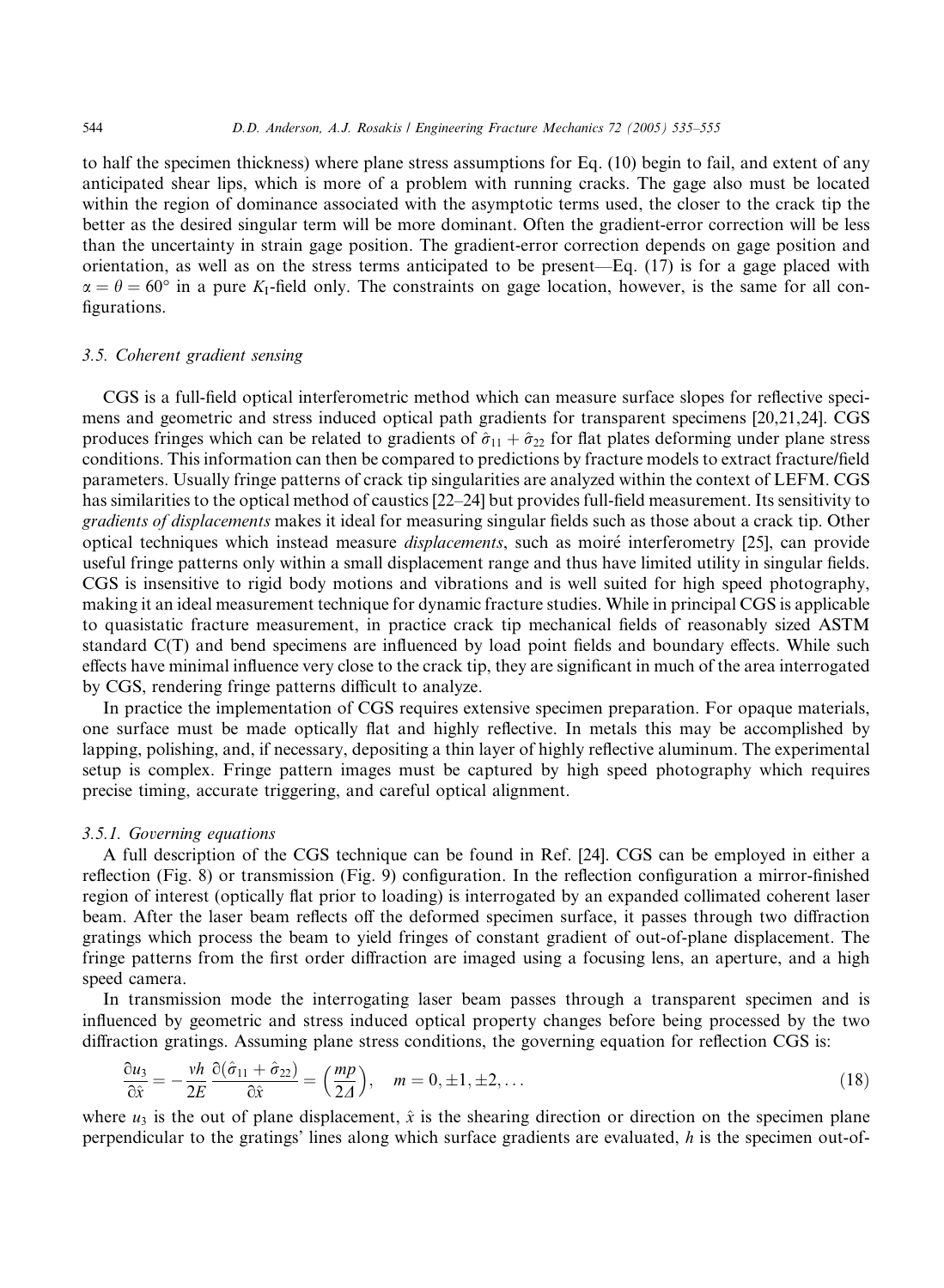

Fig. 8. Schematic of experiment setup for reflection CGS.



Fig. 9. Schematic of experiment setup for transmission CGS.

plane thickness, m is the fringe number (integer for constructive (light) fringes), p is the grating pitch, and  $\Delta$ is the distance between the pair of gratings.

The general transient elastodynamic crack tip asymptotic solution in terms of stress is then used (see extensive discussion by Freund and Rosakis [8]) with Eq. (18) to relate the CGS interferograms and the unknown asymptotic coefficients including the stress intensity factors:

$$
\frac{mp}{4ch} = -K_1^d \frac{F_1(v)}{2\sqrt{2\pi}r_1^{3/2}} \left[ \cos \phi \cos \frac{3\theta_1}{2} + \alpha_1 \sin \phi \sin \frac{3\theta_1}{2} \right]
$$
  
+  $\frac{1}{2\sqrt{r_1}} \left\{ \text{Re}[\eta_1] \left[ \cos \phi \cos \frac{\theta_1}{2} + \alpha_1 \sin \phi \sin \frac{\theta_1}{2} \right] + \text{Re}[\eta_2] \left[ \cos \phi \left( 2 \cos \frac{\theta_1}{2} - \cos \frac{5\theta_1}{2} \right) - \alpha_1 \sin \phi \left( 2 \sin \frac{\theta_1}{2} + \sin \frac{5\theta_1}{2} \right) \right] + \text{Re}[\eta_3] \left[ \cos \phi \left( 4 \cos \frac{5\theta_1}{2} - 3 \cos \frac{9\theta_1}{2} \right) - \alpha_1 \sin \phi \left( 4 \sin \frac{5\theta_1}{2} + 3 \sin \frac{9\theta_1}{2} \right) \right] \right\} \n+ K_{11}^d \frac{F_{11}(v)}{2\sqrt{2\pi}r_1^{3/2}} \left[ \cos \phi \sin \frac{3\theta_1}{2} - \alpha_1 \sin \phi \cos \frac{3\theta_1}{2} \right] \n+ \frac{1}{2\sqrt{r_1}} \left\{ \text{Im}[\eta_4] \left[ -\cos \phi \sin \frac{\theta_1}{2} + \alpha_1 \sin \phi \cos \frac{\theta_1}{2} \right] + \text{Im}[\eta_2] \left[ \cos \phi \left( 2 \sin \frac{\theta_1}{2} - \sin \frac{5\theta_1}{2} \right) + \alpha_1 \sin \phi \left( 2 \cos \frac{\theta_1}{2} + \cos \frac{5\theta_1}{2} \right) \right] + \text{Im}[\eta_3] \left[ \cos \phi \left( 4 \sin \frac{5\theta_1}{2} - 3 \sin \frac{9\theta_1}{2} \right) + \alpha_1 \sin \phi \left( 4 \cos \frac{5\theta_1}{2} + 3 \cos \frac{9\theta_1}{2} \right) \right\}$ (19)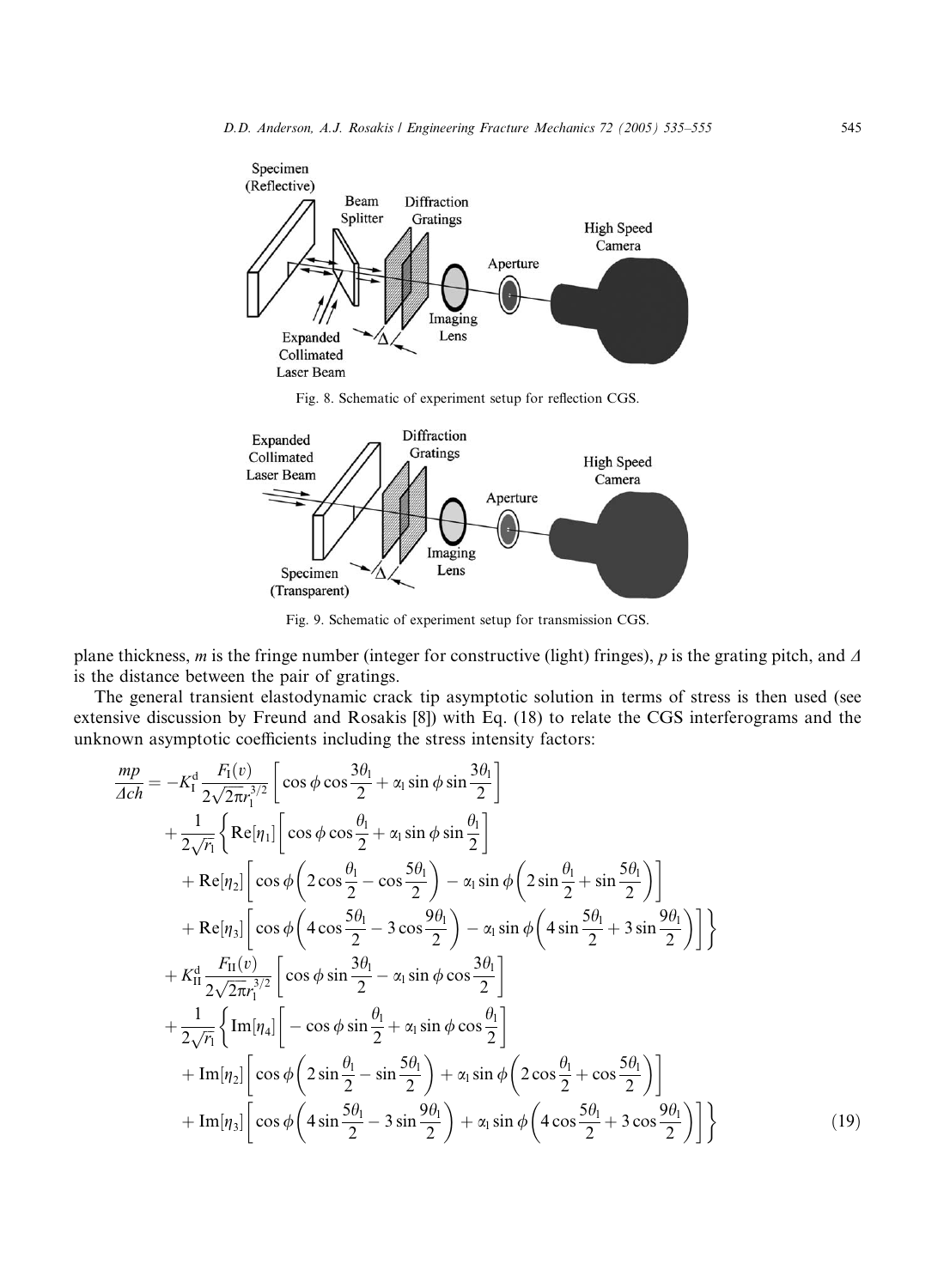where

$$
c = -\frac{v}{E} \tag{20}
$$

$$
F_1(v) = \frac{2(1 + \alpha_s^2)(\alpha_1^2 - \alpha_s^2)}{D(v)}
$$
\n(21)

$$
D(v) = 4\alpha_1\alpha_s - \left(1 + \alpha_s^2\right)^2 \tag{22}
$$

$$
\alpha_{l,s}(t) = \left(1 - \frac{v^2(t)}{c_{l,s}^2}\right)^{1/2} \tag{23}
$$

$$
r_1 = \left(x_1^2 + (\alpha_1 x_2)^2\right)^{1/2} \tag{24}
$$

$$
\theta_1 = \tan^{-1}\left(\frac{\alpha_1 x_2}{x_1}\right) \tag{25}
$$

and v is the crack tip speed,  $c_1$  and  $c_y$  are the material longitudinal and shear wave speed respectively,  $\phi$  is the angle between the CGS shearing direction  $\hat{x}$  and the crack tip tangent, and the various  $\eta$  quantities are the unknown coefficients of the higher order asymptotic solution terms.

Since Eq. (19) is linear in the unknown coefficients, it is relatively straightforward to obtain a data set  $m(r_1, \theta_1)$  from each CGS interferogram to find the unknown coefficients including  $K_I^d$  and  $K_{II}^d$  using leastsquares fitting. After the fit is performed a measure of fitting error can be computed by calculating the rms error between the value of the fringe number  $m$  from the digitization and subsequent fit as follows:

$$
E = \frac{1}{N} \left( \sum_{n=1}^{N} \left( m_n(\underline{\mathbf{x}}_n) - \hat{m}_n(\underline{\mathbf{x}}_n) \right)^2 \right)^{1/2} \tag{26}
$$

where  $m_n$  is the fringe number for the *n*th point as specified during digitizing,  $\hat{m}_n$  is the fringe number calculated from the fit at the same location using Eq. (19), and N is the total number of data points. Given an error metric, the location of the crack tip can be assumed to be in the location which results in a minimal fitting error. While the crack tip location chosen by this approach may not coincide with the actual crack tip due to blunting, tunneling, etc. its objectivity makes it ideal for determining crack initiation and crack tip velocities. Furthermore, by minimizing an error it is ensured that the crack tip stress fields are optimally fit to analytic asymptotic fields. The least troublesome method of locating the crack tip is by systematically ''searching'' over a gridded region known to contain the crack tip.

#### 3.5.2. Implementation

Prior to testing, the specimen faces were lapped to make them optically flat, then polished to allow the interrogating laser beam to reflect off the surface. After fatigue pre-cracking, the specimens were ready for testing. For this work the same high speed camera and illuminating laser were used as for the COD technique. Kodak TMAX-400 black and white film was used to record the interferograms at regular time intervals during dynamic loading, crack initiation, and propagation. Following the tests, the photographic negatives were developed and scanned. Using a custom made Matlab code and graphical user interface created for this work, the CGS fringes were overlaid with radial lines at regular lines from the crack tip. Data taking was done by hand by indicating the location and fringe number where the fringes intercept the radial lines. This data was then fit using Eq. (19) after filtering out data inside the three-dimensional zone to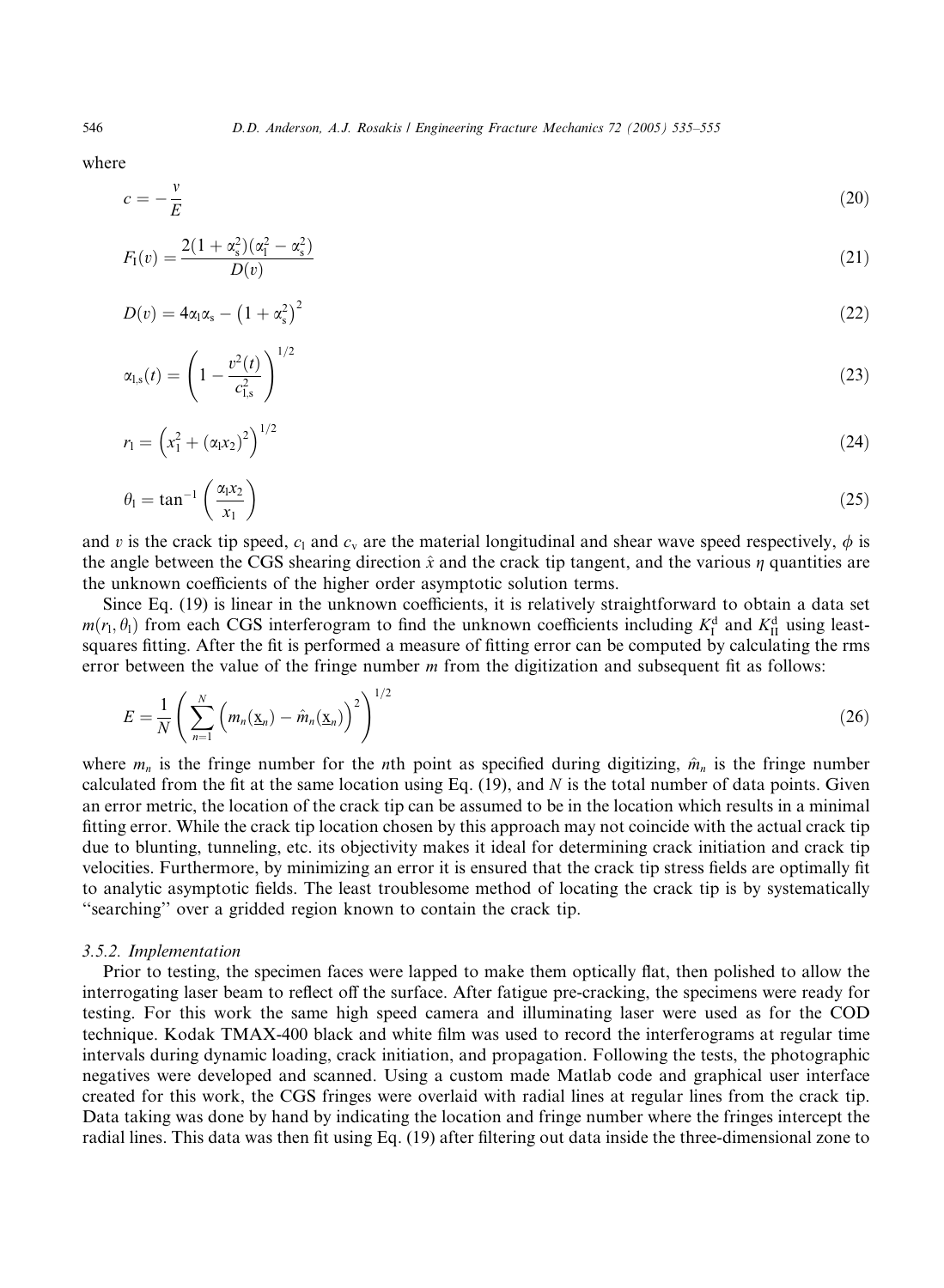determine the unknown coefficients and stress intensity factors. The Matlab code includes provisions for utilizing mode I pre-initiation data from inside the three-dimensional zone, but since the interferograms contained sufficient data away from the crack tip, this feature was unnecessary and not used.

#### 3.5.3. Comments

As a full-field measurement technique, CGS supplies the most detailed crack information regarding the near-tip mechanical field of the three dynamic stress intensity factor measurement techniques. With sufficiently sophisticated data analysis, this technique can be used to provide stress intensity factor measurements for any combination of mode I and mode II loading, as well as the coefficients of the higher order terms of the crack tip asymptotic solution used. Given higher order term coefficients, the size of the  $K$ dominated field can be examined to determine K-dominance assumption validity. Crack tip position can also be determined from CGS interferograms and used to establish initiation time and calculate crack speed. By analyzing many well timed images from a single test, CGS can measure loading rate, mixed mode initiation toughness, propagation toughness, and crack speed.

No CGS tests were conducted on side-grooved specimens as no simple relationship exists between CGS fringe patterns and the crack tip stress field for this geometry. Another shortcoming with CGS is that the specimen material/geometry must maintain reflectivity and produce analyzable fringe patterns during the loading and failure process.

## 4. Experimental comparison of techniques

#### 4.1. Experimental setup

The material used for all comparisons is a commercially pure 6Al–4V titanium alloy with nominal properties given in Table 2.

All specimens were cut from titanium plate having a nominal thickness of 12.7 mm. All specimens use three point bend geometry with overall in-plane dimensions of 100 mm $\times$ 250 mm. The lower span in all dynamic tests is 230 mm. While some may debate whether initiation toughness depends on instantaneous loading rate  $\dot{K}$  at initiation or on some average loading rate over time, use of this tall bend specimen geometry tends to produce dynamic loading rates that are fairly constant rendering this finer point immaterial. The instantaneous loading rate at initiation is reasonably close to the average loading rate. The large in-plane dimensions are also necessary to allow crack tip mechanical fields to develop free of boundary effects, even after initiation and some propagation, which is of particular importance for the CGS technique.

Sharp pre-cracks were produced by first cutting a 31.8 mm notch using wire EDM and then fatiguing 2 mm of crack extension. Side-grooves were cut by plunge EDM in some specimens according to ASTM

Table 2 Nominal properties of commercial grade 6Al–4V titanium alloy

| Ultimate stress    | 860 MPa (125 ksi)                                 |  |
|--------------------|---------------------------------------------------|--|
| Yield stress       | 790 MPa (115 ksi)                                 |  |
| Young's modulus    | 120 GPa (17400 ksi)                               |  |
| Poisson's ratio    | 0.32                                              |  |
| Tensile elongation | 10%                                               |  |
| Reduction of area  | 25%                                               |  |
| Hardness           | $R_{\rm c} = 35$                                  |  |
| Density            | 4.5 g/cm <sup>3</sup> (0.16 lb/in. <sup>3</sup> ) |  |
|                    |                                                   |  |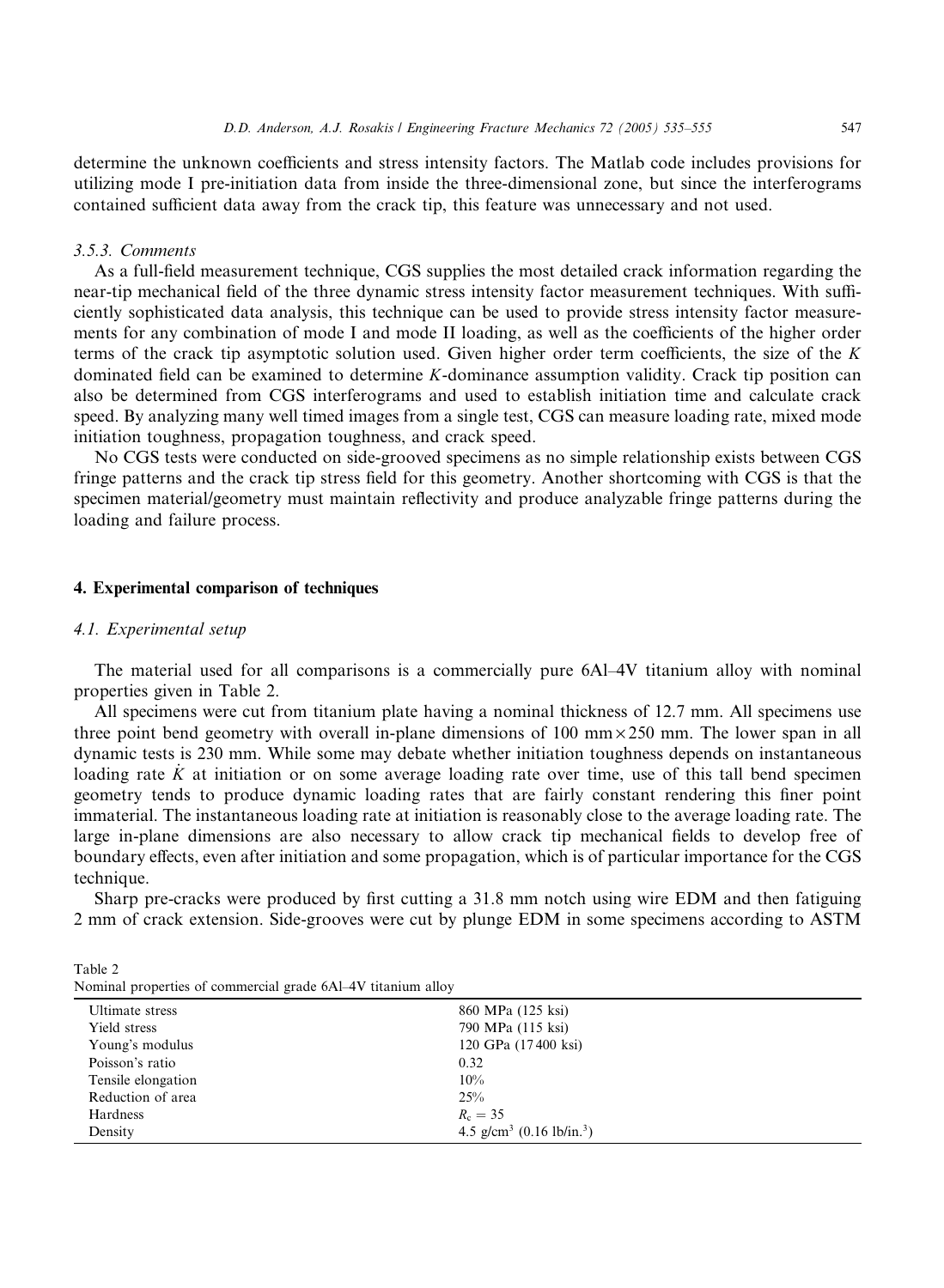standard E647-00. Side-groove depth is indicated by total thickness reduction by the grooves as a percentage of the specimen's ungrooved thickness. Side-grooves specimens can be thought of as behaving like a thinner specimen with reinforcement material adjacent to the crack or as a thicker specimen with shear lips ''pre-machined'' off. Ultimately the side-grooves' effect is to cause the crack to exist in more of a plane strain condition and thus allow the measurement of plane strain fracture toughness.

In tests performed on ungrooved specimens of the 6Al–4V Ti, shear lips grew to nearly 33% of the specimen thickness in dynamic tests after 10–15 mm of crack growth (versus 100% for quasistatically tested specimens of the same thickness). These shear lips would render the strain gage technique unable to measure toughness of propagating cracks, but since the shear lip development is delayed, strain gages could be used to measure crack initiation toughness.

Data is given from tests using 3 and 9 m/s impact speeds. In all plots, initiation time is indicated by a vertical dashed line. Strain gage and CGS data are obtained simultaneously from the same experiments. COD data from specimens with and without side-grooves are shifted temporally to share initiation time with the strain gage/CGS test of the same impact speed.

For comparison, a side-grooved CT specimen was tested quasistatically, giving a toughness  $K_{\text{Ic}}$  of 91.3 For comparison, a side-grooved CT specimen was tested quasistatically, giving a toughness  $K_{Ic}$  or 91.5 MPa $\sqrt{m}$ . The quasistatic characteristic plastic zone size (Eq. (2)) is 2.5 mm. The plastic zone size is smaller under dynamic effects due to loading rate effects on yield stress.

## 4.2. 3 mls impact speed test results

Stress intensity histories are given in Fig. 10 from three tests using 3 m/s impact speeds. The first test utilized a strain gage and CGS to simultaneously measure the stress intensity factor as a function of time. Overall agreement is good though the initiation value  $K_{\text{Ic}}^{\text{d}}$  from the strain gage is 13% less than that from CGS. Two COD tests were run, one on a specimen with side-grooves and the other without. Both COD tests match the CGS data well. The specimen with 22.1% side-grooves initiate more quickly after impact than the two specimens without side-grooves—this is manifest in the plot as a delay of about 60 µs before loading starts as compared to the other tests because the three tests are plotted such that the crack initiation times coincide. Crack initiation time for the strain gage trace is taken to be the time at peak strain. CGS fringes also provides crack tip location (Fig. 11) through the fit error minimization which indicates an initiation time which agrees well with the strain gage initiation time. The noise in crack tip location prior to



Fig. 10. Comparison of dynamic stress intensity factors  $K_I^d$  versus time as obtained by different measurement methods for 6Al–4V Ti specimens impacted at 3 m/s.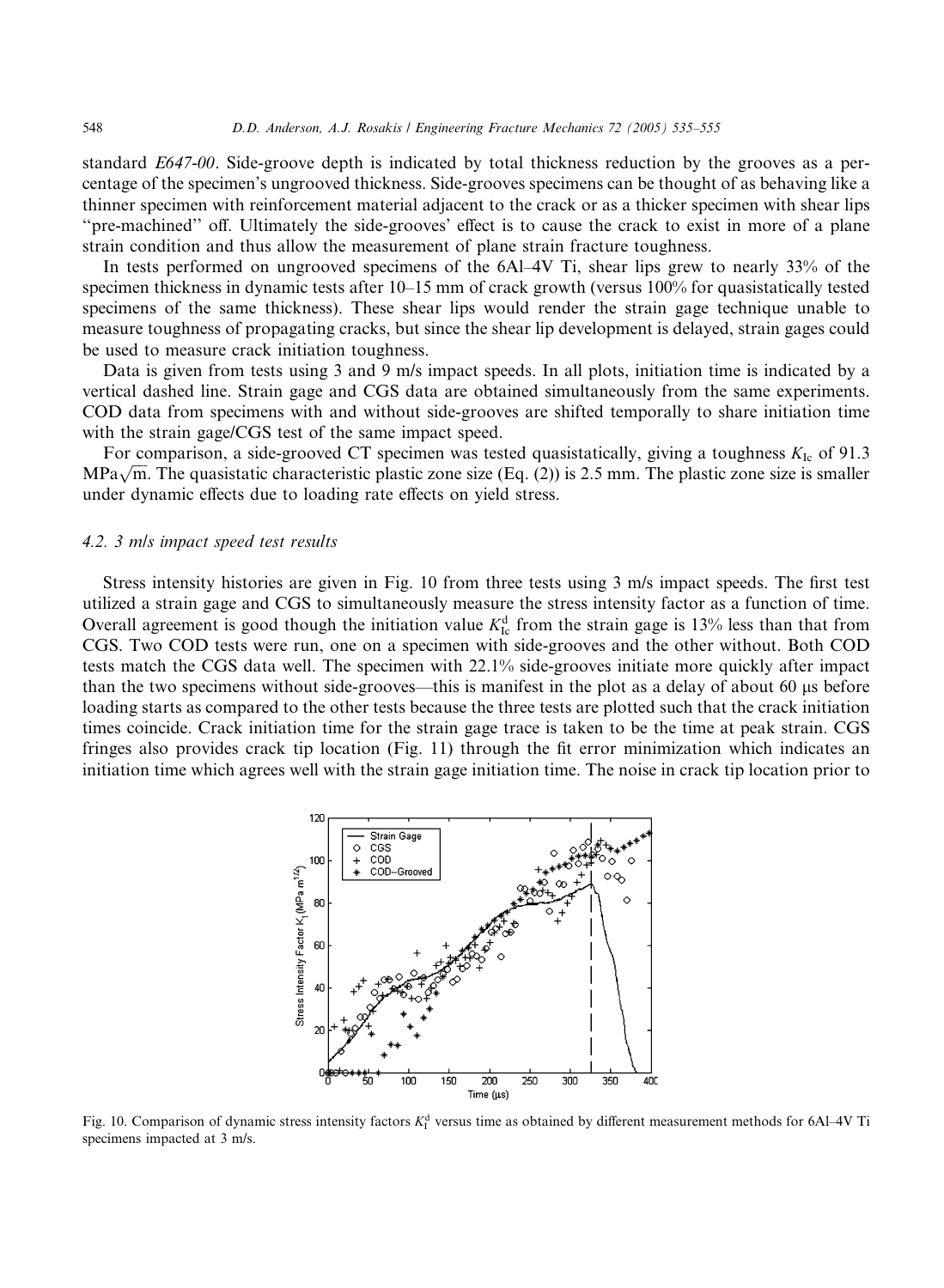

Fig. 11. Crack tip position versus time as obtained by CGS for a 6Al–4V Ti specimen impacted at 3 m/s.

initiation is typical and is due primarily to imprecision of locating a fixed reference point on the specimen and the limited amount of fringe data during early loading stages. CGS crack tip location data was invaluable for establishing the validity of COD crack initiation detection methodology.

Fig. 12 shows crack opening angle versus time from the ungrooved specimen. From 150 to 325  $\mu$ s the opening angle remains fairly constant, after which the angle increases rapidly. The jump in opening angle is taken to indicate that crack initiation has occurred. Up through this initiation time the calculated stress intensity factor from COD measurement is in good agreement with the strain gage and CGS results. For the side-grooved specimen no distinct change in COD opening angle appears, however the values of  $K_I^d$  appear to drop slightly at initiation and then to jump (Fig. 10). This occurs at values consistent with the other two tests. In the absence of the other results it is doubtful that initiation time and thus  $K_{\text{lc}}^{\text{d}}$  could be determined with much confidence. The determination of crack initiation time is a common obstacle in initiation toughness measurement.

Fig. 13 shows a sequence of CGS images at 18, 163, 326, and 388 ls. These times are at the beginning of loading, midway to initiation, initiation, and post-initiation respectively. The crack extends upward from the bottom of each image. The position of the zeroth order fringe is indicated by a ''0.'' The first image shows that the specimen surface has slight curvature prior to loading which is manifest as a wide horizontal dark fringe above the crack tip. The second image looks very much like the theoretical fringe patterns from a  $K_1$ -field except, unfortunately, the fringe intensities are reversed due to some combination of the initial curvature and wave loading. Here fringe numbering was chosen as indicated to reconcile best with previous and subsequent images in the test sequence. Temporally local fringe numbering difficulties like this are not unusual. By initiation the fringes look typical, and after initiation the fringe patterns are highly distorted but the rear lobes are still analyzable. Typically, the front lobe (ahead of the crack tip) is the most prone to be distortion by loading waves and by structural specimen flexing as exemplified in the third and fourth fringe patterns. The best data usually comes from the rear lobes. These fringes are all analyzable using higher order terms and other features employed in the Matlab analysis suite.

Fig. 14 shows COD profiles for a crack at about the same times as the CGS images above, except for the fourth profile which is 44 ls earlier. The length of the EDM notch initially visible is 12.71 mm, and the crack tip, which cannot be seen, is located about 2 mm above the top of the EDM notch. It is obvious that the notch widens as the crack loads, but little else can be observed without digitizing the profile and postprocessing.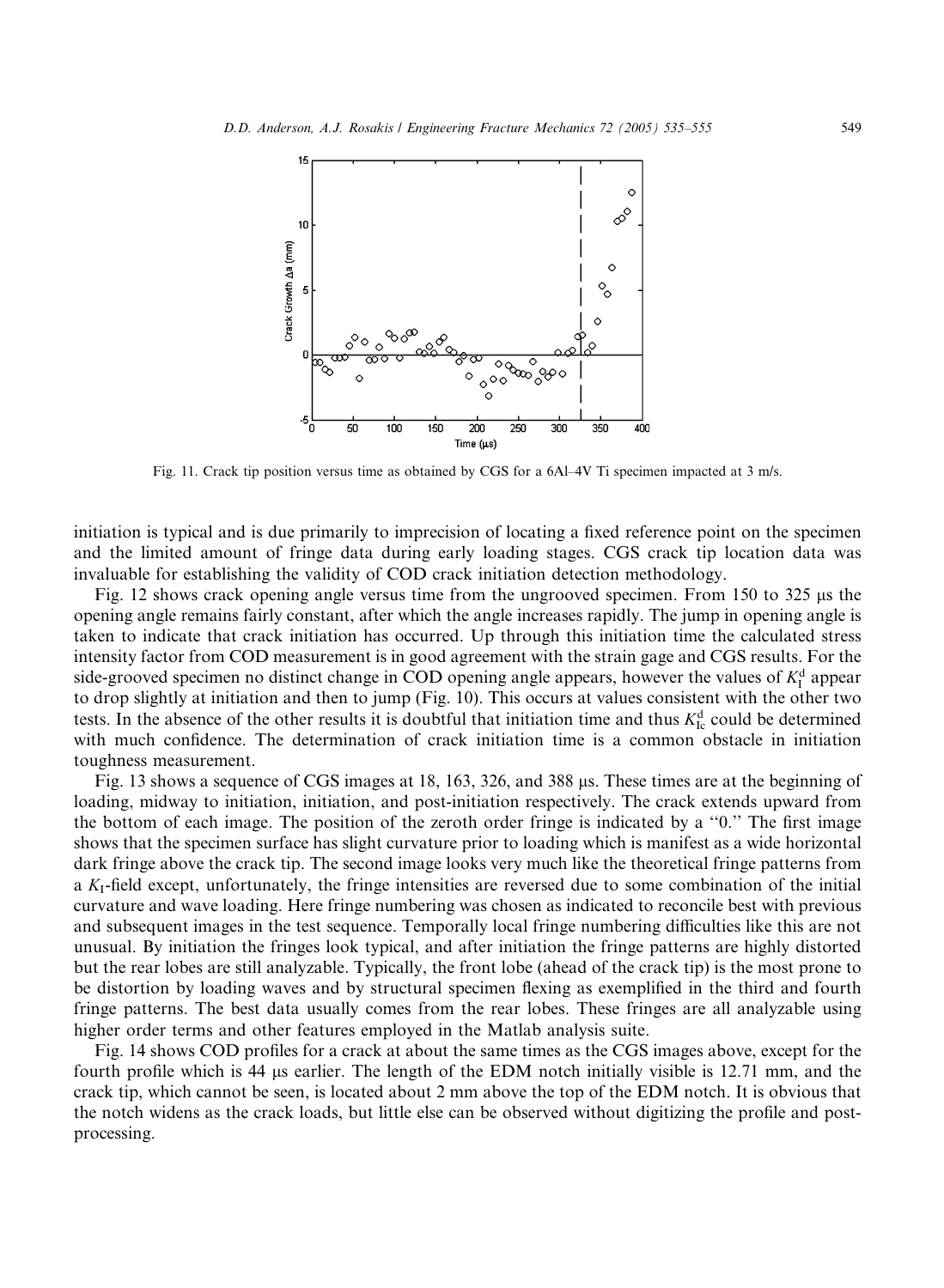

Fig. 12. Crack/EDM notch opening angle versus time for a 6Al–4V Ti specimen with no side-grooves impacted at 3 m/s.



Fig. 13. CGS fringe patterns at (left to right) 18, 163, 326, and 388 µs for a 6Al–4V Ti specimen impacted at 3 m/s (beam diameter =  $50$ mm).



Fig. 14. COD profiles at (left to right) 20, 164, 326, and 344 ls for a 6Al–4V Ti specimen (no side-grooves) impacted at 3 m/s (initial notch length visible  $= 12.71$  mm). Note that digital image processing is required to extract meaningful data.

Four COD profiles for the side-grooved specimen are shown in Fig. 15, each at the same times as the four CGS fringe patterns. The length of the EDM notch initially visible is 10.57 mm. Again it is apparent that the notch opens measurably from image to image, but further information is not obtainable without digitizing and post-processing.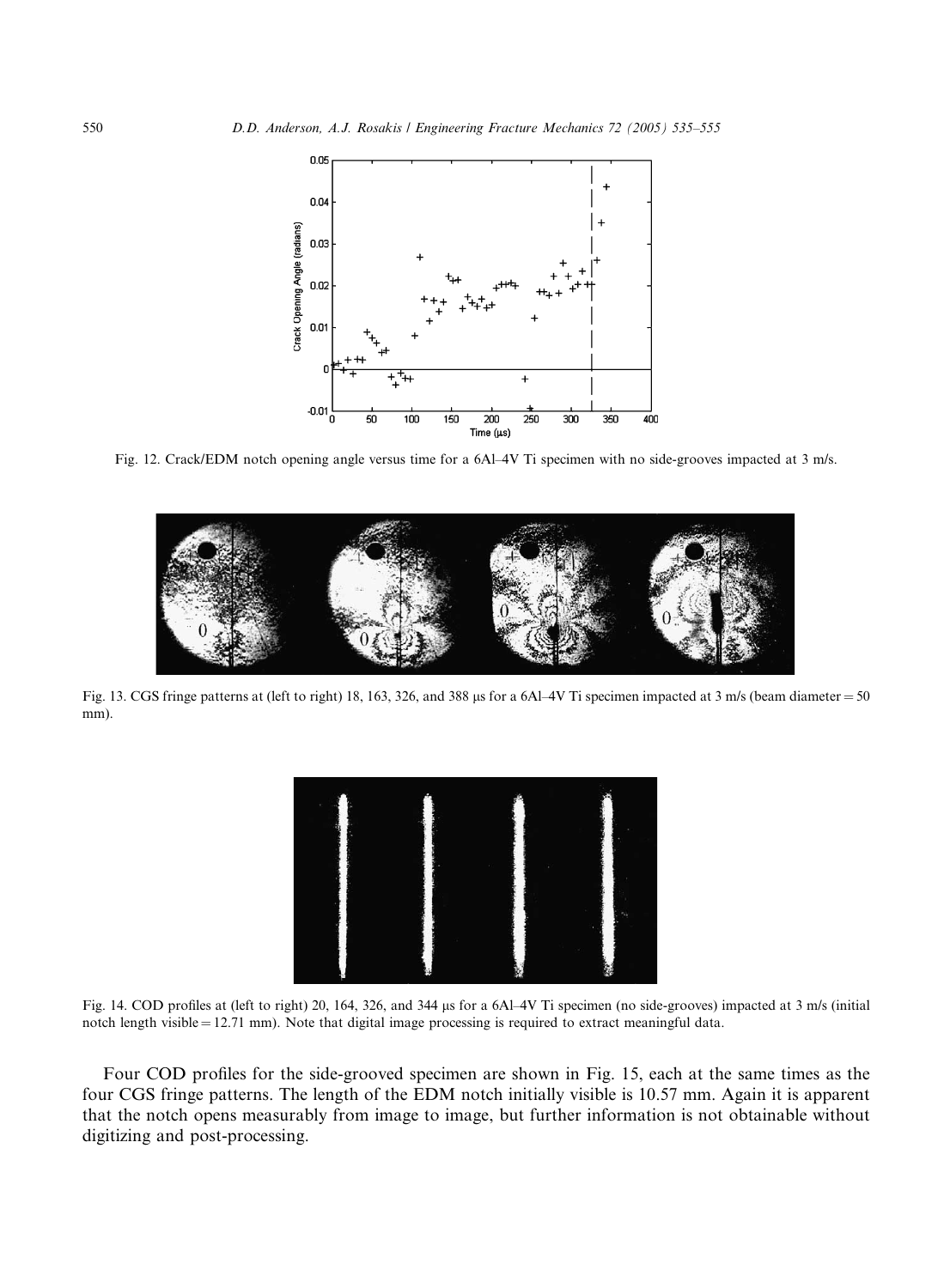

Fig. 15. COD profiles at (left to right) 22, 166, 326, and 390 us for a side-grooved 6Al–4V Ti specimen impacted at 3 m/s (initial notch length visible  $= 10.57$  mm).

## 4.3. 9 mls impact speed test results

Three similar tests were also conducted using a 9 m/s drop weight impact speed. For the first test, the initiation value  $K_{\text{Ic}}^{\text{d}}$  from the strain gage is 18% higher than the same from CGS. Both COD tests match the CGS data fairly well also. If the COD data for the specimen without side-grooves were offset in time to superimpose the loading portion with the strain gage data, the agreement in initiation toughness would be excellent (Fig. 16). This suggests that the identification of initiation time is key to determining the value of  $K_{\text{Ic}}^{\text{d}}$  from COD measurements. Again the side-grooved specimen (23%) initiates more quickly after impact than those specimens without side-grooves. As before, initiation time for the strain gage trace is taken to be the time at peak strain. The CGS measured crack tip location history indicates the same initiation time (Fig. 17). For the COD measurements on the ungrooved and grooved specimens, crack initiation was indicated by a jump in crack opening angular velocity (Fig. 6).



Fig. 16. Comparison of dynamic stress intensity factors  $K_I^d$  versus time as obtained by different measurement methods for 6Al–4V Ti specimens impacted at 9 m/s.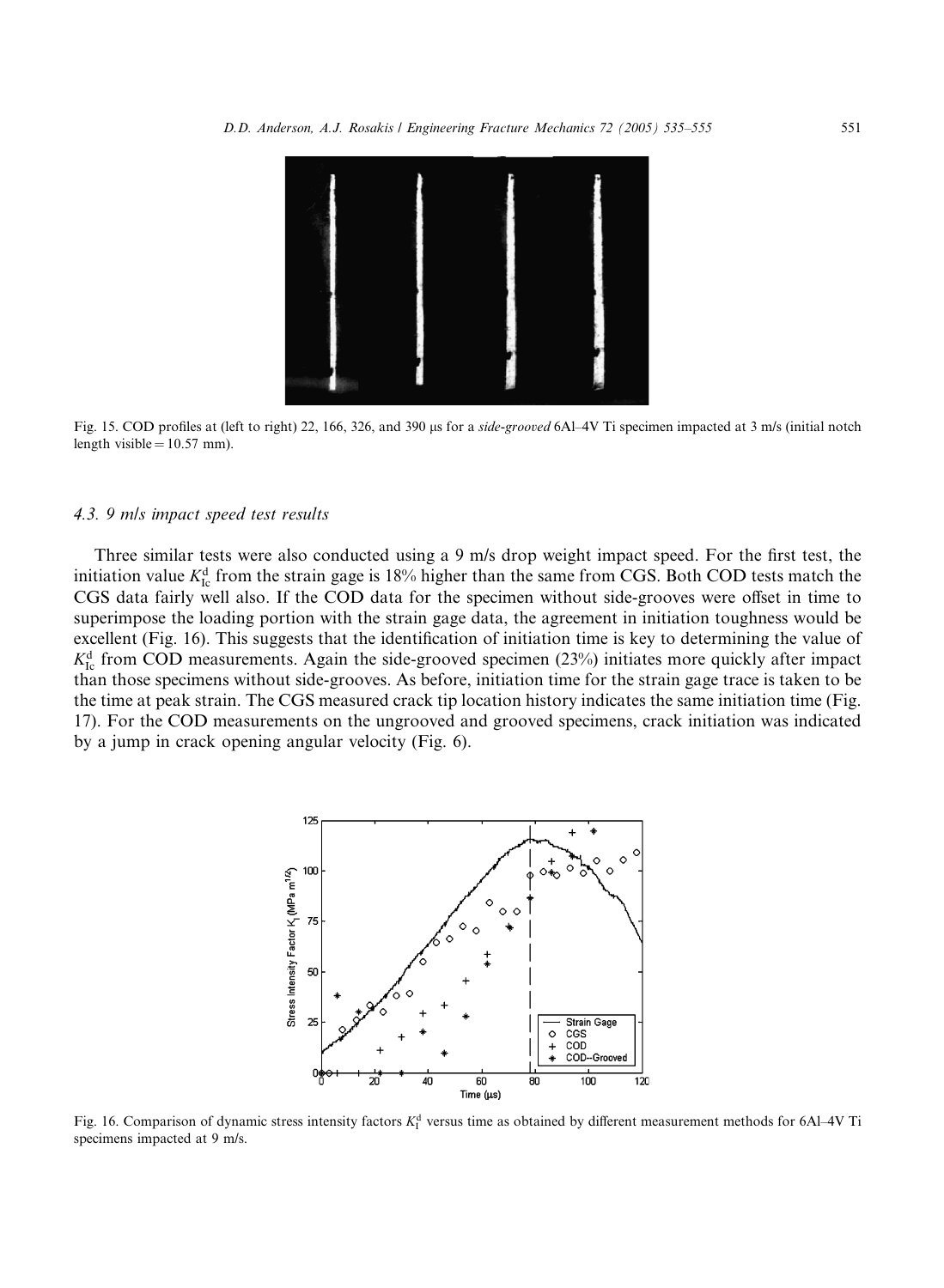

Fig. 17. Crack tip position versus time as obtained by CGS for a 6Al–4V Ti specimen impacted at 9 m/s.



Fig. 18. CGS fringe patterns at (left to right) 3, 38, 78, and 138 µs for a 6Al–4V Ti specimen impacted at 9 m/s (beam diameter =  $50$ mm).

Fig. 18 shows a sequence of CGS images at 3, 38, 78, and 138 us which are at the beginning of loading, midway to initiation, initiation, and post-initiation respectively. The crack extends upward from the bottom of each image. The position of the zeroth fringe number is indicated by a ''0.'' As with the 3 m/s test, the first image shows that the specimen surface has slight curvature prior to loading. The remaining fringe patterns are affected by this curvature, but are otherwise straightforward to analyze. Fig. 19 shows COD profiles for a crack at about the same times as above. The EDM notch initially visible is 10.82 mm long and the crack tip, which cannot be seen, is located about 2 mm above the EDM notch. The same for sidegrooved specimen are shown in Fig. 20, all at the same times as the CGS fringe patterns. For this specimen the amount of EDM notch initially visible is 10.95 mm. Again it is apparent that the notch opens measurably from image to image, but further information is not obtainable without digitizing and post-processing. The fatigue crack is visible in the final image, but no light passes through behind the propagating crack.

The agreement between COD measurements from specimens with and without side-grooves suggests that in this dynamic loading regime the ungrooved specimens are thick enough to produce plane strain fracture toughness values.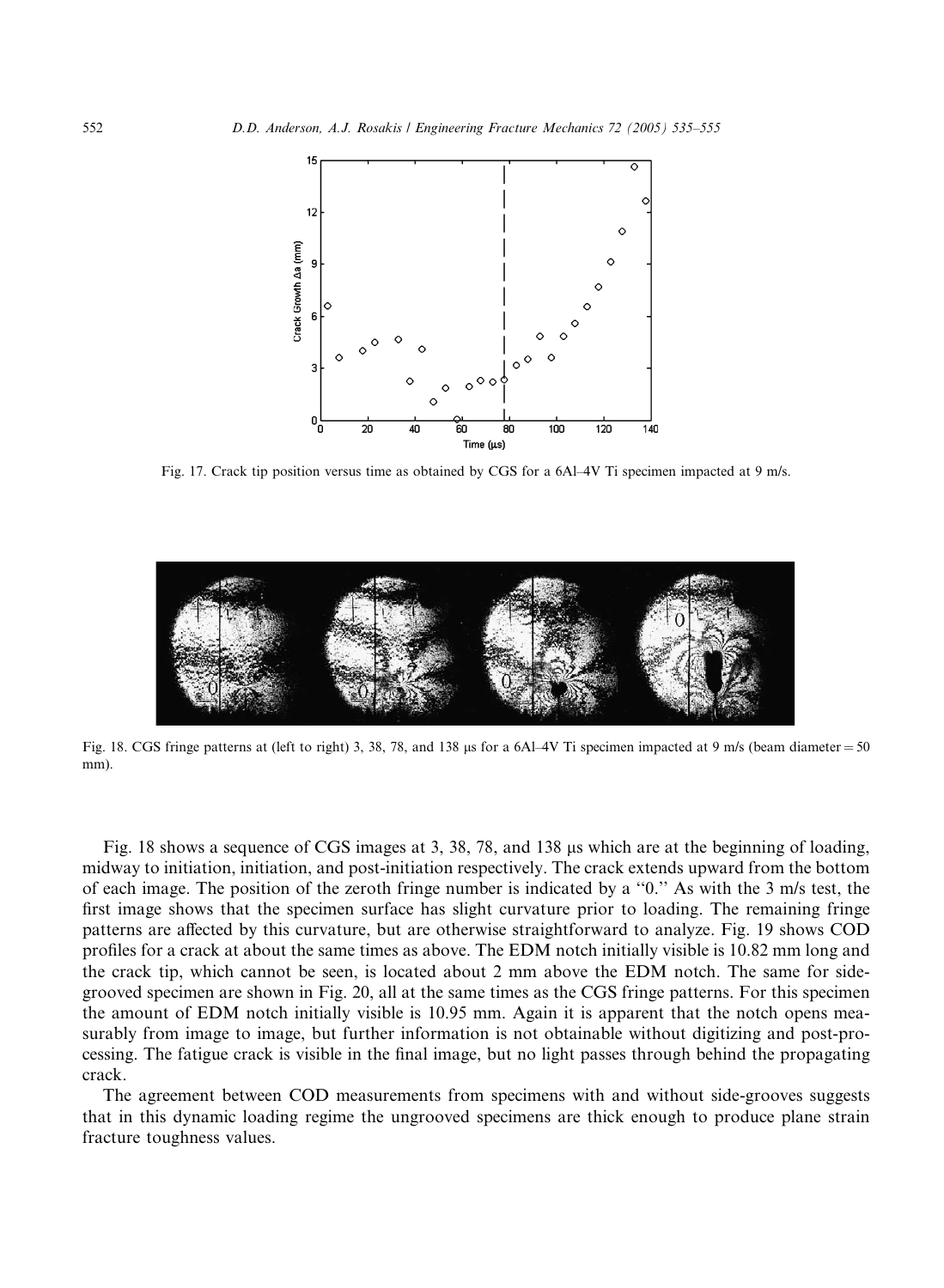

Fig. 19. COD profiles at (left to right) 6, 38, 78, and 142 µs for a 6Al–4V Ti specimen (no side-grooves) impacted at 9 m/s (initial notch length visible  $= 10.82$  mm).



Fig. 20. COD profiles at (left to right) 6, 38, 78, and 142 us for a side-grooved 6Al–4V Ti specimen impacted at 9 m/s (initial notch length visible  $= 10.95$  mm).

## 5. Conclusions

As implemented, the three experimental techniques for measuring dynamic crack tip stress intensity factor time histories, i.e., strain gage measurement, COD, and CGS provide very similar values for the 6Al– 4V Ti tested. Variation in results may be due to measurement error and natural variation in real materials. Therefore, obtaining dynamic initiation toughness values for an engineering material using three fundamentally different techniques which agree to this level must be considered a success. Some comments on each technique's strengths and weaknesses, as well as commentary on measurement error follow. In general, measurement error for each technique has significant dependence on the materials and geometries tested.

CGS as employed is the most robust technique of the three. Because it is a full-field technique the fracture parameters obtained can be verified against the CGS measurements. The obtainment of higher order terms of the crack tip asymptotic solution allows verification of K-dominance. Finally a fitting error can be used not only to quantify how well the LEFM asymptotic solution correlates with the measured crack tip mechanical fields, but to objectively track crack tip position to obtain initiation time and crack tip velocity. Measurement error can be estimated to some degree from the noise in  $K$  versus time plots. For this work an error estimate of 10% is a conservative upper bound. Systematic error is negligible as the analysis assumptions are upheld by the fact that the fit is dominated by the K-field. In general a feel for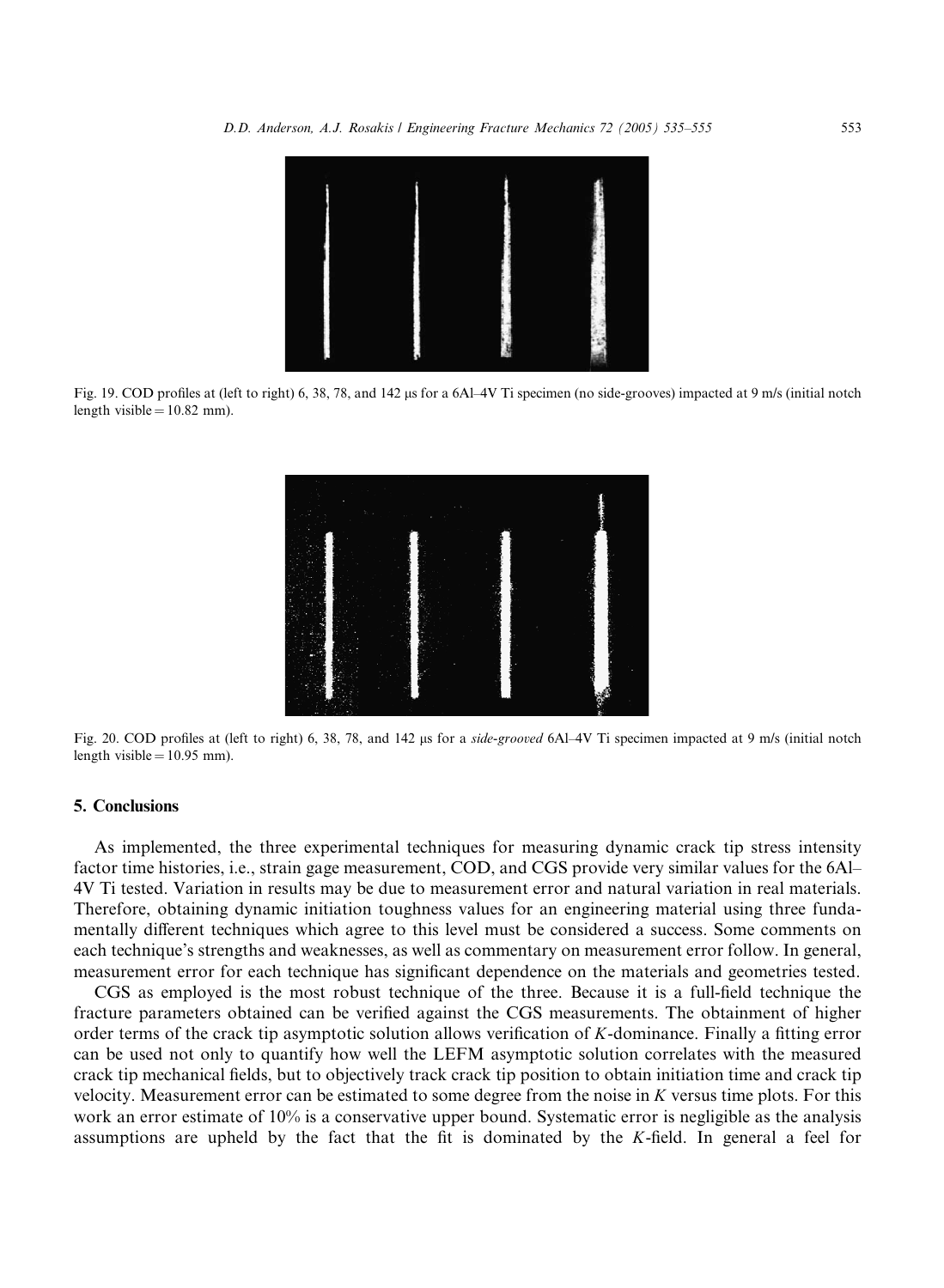measurement error can be gained from the various analysis results. Typically this technique is expected to be the most accurate, otherwise the analysis will indicate that something is amiss. The chief drawback is that this technique requires a complicated and expensive experimental setup and significant specimen preparation.

The strain gage technique proves itself as an easy, inexpensive method to obtain stress intensity factors. The assumption that the measured strain is maximum at initiation is supported by CGS results. The fact that results from a single gage measuring strain in the neighborhood of one point agrees well with CGS results is encouraging. Measurement error for the strain gage technique is about 15% as judged against the CGS results. In the absence of data from alternative measurement techniques, strain gage technique error can generally be estimated by redundancy of measurement. The considerable advantage of this technique is very simple and inexpensive compared to the other techniques.

Finally, the COD technique proved itself useful for specimens without and with side-grooves. It is the only technique of the three that works with side-grooved specimens, otherwise the other techniques are preferable in terms of their respective advantages. The two comparisons of measurement results suggests that the enabling assumptions made for employing COD technique in this work are reasonable and justified. A pressing need for COD technique is a more accurate method of determining initiation time. For this work the opening angle between the faces of the EDM notch suffices, but only because of verification afforded by the other measurement techniques. While strain gages can be used to detect initiation in ungrooved specimens, specimens with side-grooves may require the use of some alternative method. Measurement error for specimens with and without side-grooves was about 13% at one impact speed and only a couple percent in the other. Generally the error can be directly attributed to the resolution at which the crack opening can be ascertained and error associated with the accuracy of crack initiation time determination. This technique in general may be hit or miss depending on whether measurements and analysis assumptions are of sufficient quality.

## Acknowledgements

The authors would like to acknowledge the gracious support of the Office of Naval Research (Steels) program and Dr. Julie Christodoulou, program officer, under contract number N00014-01-1-0937. We would also like to extend our gratitude to Prof. G. Ravichandran (Caltech) for his insights shared over numerous conversations.

#### References

- [1] Irwin GR. Analysis of stresses and strains near the end of a crack traversing a plate. J Appl Mech 1959;24:361–4.
- [2] Williams ML. On the stress distribution at the base of a stationary crack. J Appl Mech 1957;24:109–14.
- [3] American Society for Testing and Materials, West Conshohocken, PA 19428-2959, Annual Book of ASTM Standards 2001 Sect. 3 Metals Test Methods and Analytic Procedures; Volume 03.01, Metals––Mechanical Testing; Elevated and Low Temperature Tests; Metallography.
- [4] Ravi-Chandar K, Knauss WG. An experimental investigation into dynamic fracture: I. Crack initiation and arrest. Int J Fract 1984;25:247–62.
- [5] Maigre H, Rittel D. Dynamic fracture detection using the force-displacement reciprocity: application to the compact compression specimen. Int J Fract 1995;73:67–79.
- [6] Rittel D, Maigre H. A study of mixed-mode dynamic crack initiation in PMMA. Mech Res Commun 1996;23:475–81.
- [7] Rittel D, Maigre H. An investigation of dynamic crack initiation in PMMA. Mech Mater 1996;23:229–39.
- [8] Freund LB, Rosakis AJ. The structure of the near tip-field solution during transient elastodynamic crack growth. J Mech Phys Solids 1992;40:699–719.